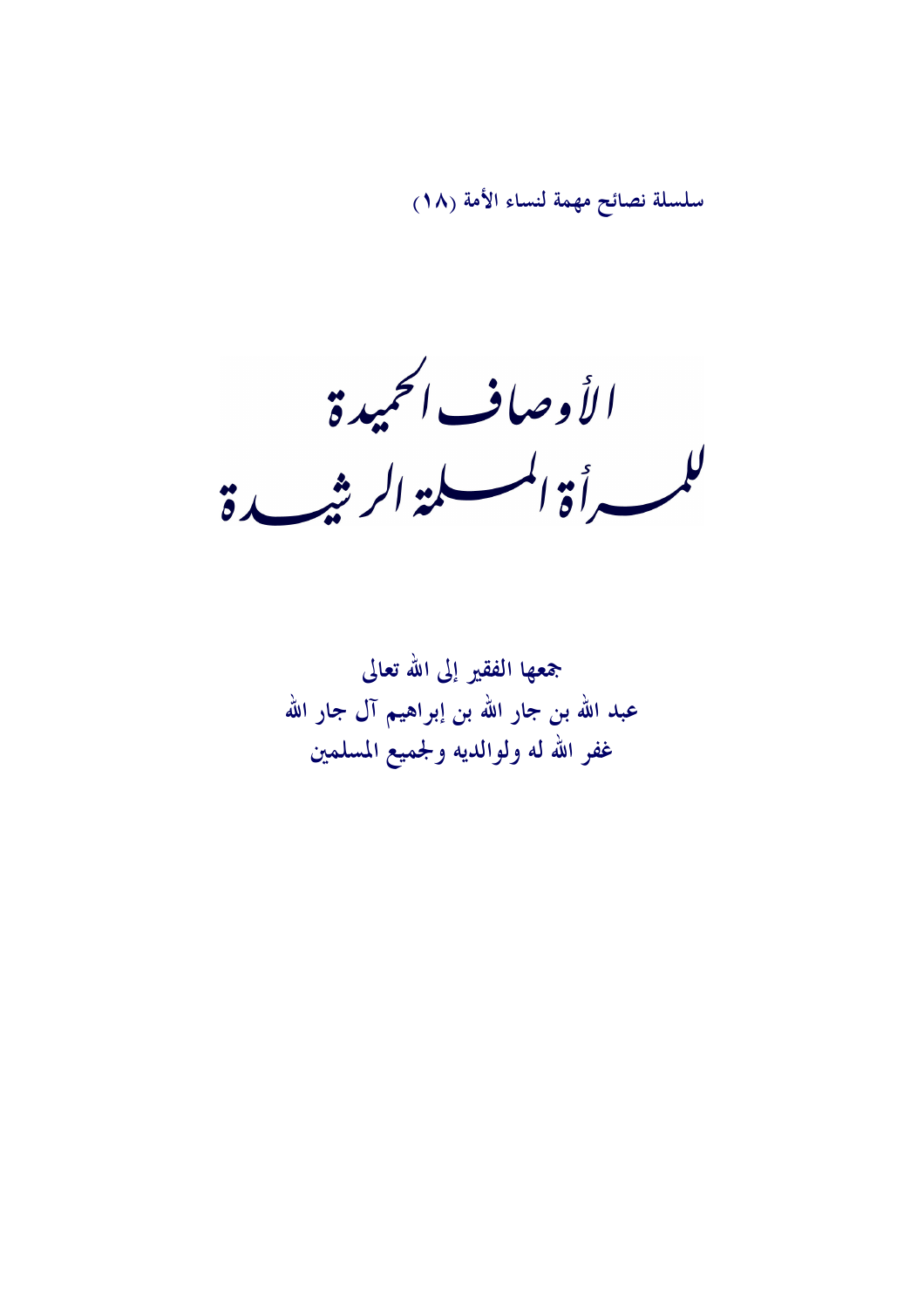#### مقدمة

الحمد لله رب العالمين الرحمن الرحيم مالك يوم الدين وأشهد أن لا إله إلا الله وحده لاشريك له وأشهد أن محمدًا عبده ورسوله ﷺ وعلى آله وصحبه ومن دعا بدعوته إلى يوم الدين.

أما بعد: فإنه ينبغي للمرأة الخائفة من عذاب الله تعالى الراجية لمغفرته وجنته أن تجتهد في طاعة الله تعالى وطاعة رسوله ﷺ وطاعة زوجها وتطلب رضاه جهدها فهو جنتها ونارها لقوله ﷺ : «أيما امرأة ماتت وزوجها عنها راض دخلت الجنة» رواه ابن ماجه والترمذي وحسنه والحاكم وصححه.

وأعظم ما تكون من الله ما كانت في بيتها، وما التمست المرأة رضي الله بمثل أن تقعد في بيتها وتعبد ربما وتطيع زوجها وحير للمرأة أن لا ترى الرجال ولا يروها لألها عورة وفتنة فإن اضطرت للخروج لزيارة والديها وأقارها ونحو ذلك مما لابد لها منه فلتخرج بإذن زوجها غير متبرجة ولا متعطرة وتغض طرفها عن الرجال وتحتجب منهم.

ولأهمية هذا الموضوع جمعت في هذه الرسالة أوصاف المرأة المحمودة لتتصف بها وتفوز بها فلا تتشبه بالرجال ولا بالكفار، وأسأل الله تعالى أن يوفقنا وسائر إحواننا المسلمين وأحواتنا المسلمات لما يحبه ويرضاه وأن يجعلنا وإياهم هداة مهتدين وصلى الله و سلم على نبينا محمد وعلى آله وصحبه أجمعين.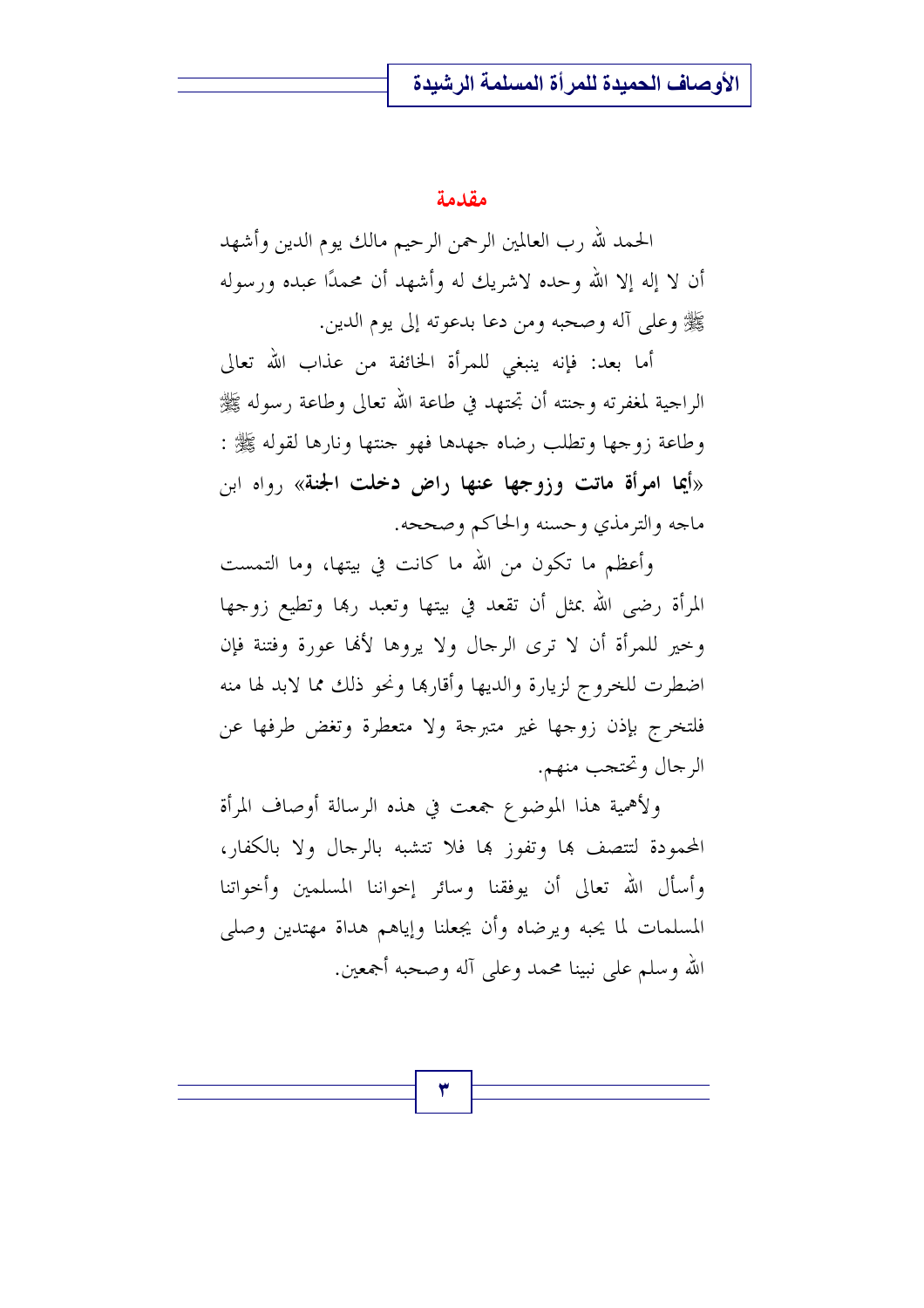#### ١ – الزوجة الصالحة<sup>(\*)</sup>

مدح الله سبحانه الصالحات من النساء اللاتي رضين بالمنزلة التي وضعهن الله فيها بقوله سبحانه: ﴿فَالصَّالِحَاتُ قَانِتَاتٌ حَافظَاتٌ للْغَيْبِ بِمَا حَفظَ اللَّهُ النساء: ٣٤

قال ابن كثير رحمه الله: ﴿فَالصَّالِحَاتُ﴾ أي من النساء ﴿قَانِتَاتٌ﴾ قال ابن عباس وغير واحد: يعني المطيعات لأزواجهن ﴿حَافظَاتٌ لِلْغَيْبِ﴾.

قال السدي وغيره: أي تحفظ زوجها في غيبته في نفسها وماله اهش<sup>(۱</sup>).

وقال عطاء وقتادة: يحفظن ما غاب عنه الأزواج من الأموال وما يجب عليهن من صيانة أنفسهن لهم <sup>(٢)</sup> قلت: ويزيد الآية بيانا قول النبي ﷺ: «إذا صلت المرأة خمسها، وحصنت فرجها، وأطاعت بعلها -يعنى زوجها- دخلت من أي أبواب الجنة **شاءت»<sup>(٣)</sup>. و**سئل رسول الله ﷺ أيّ النساء حير؟ قال: «**التي** 

٤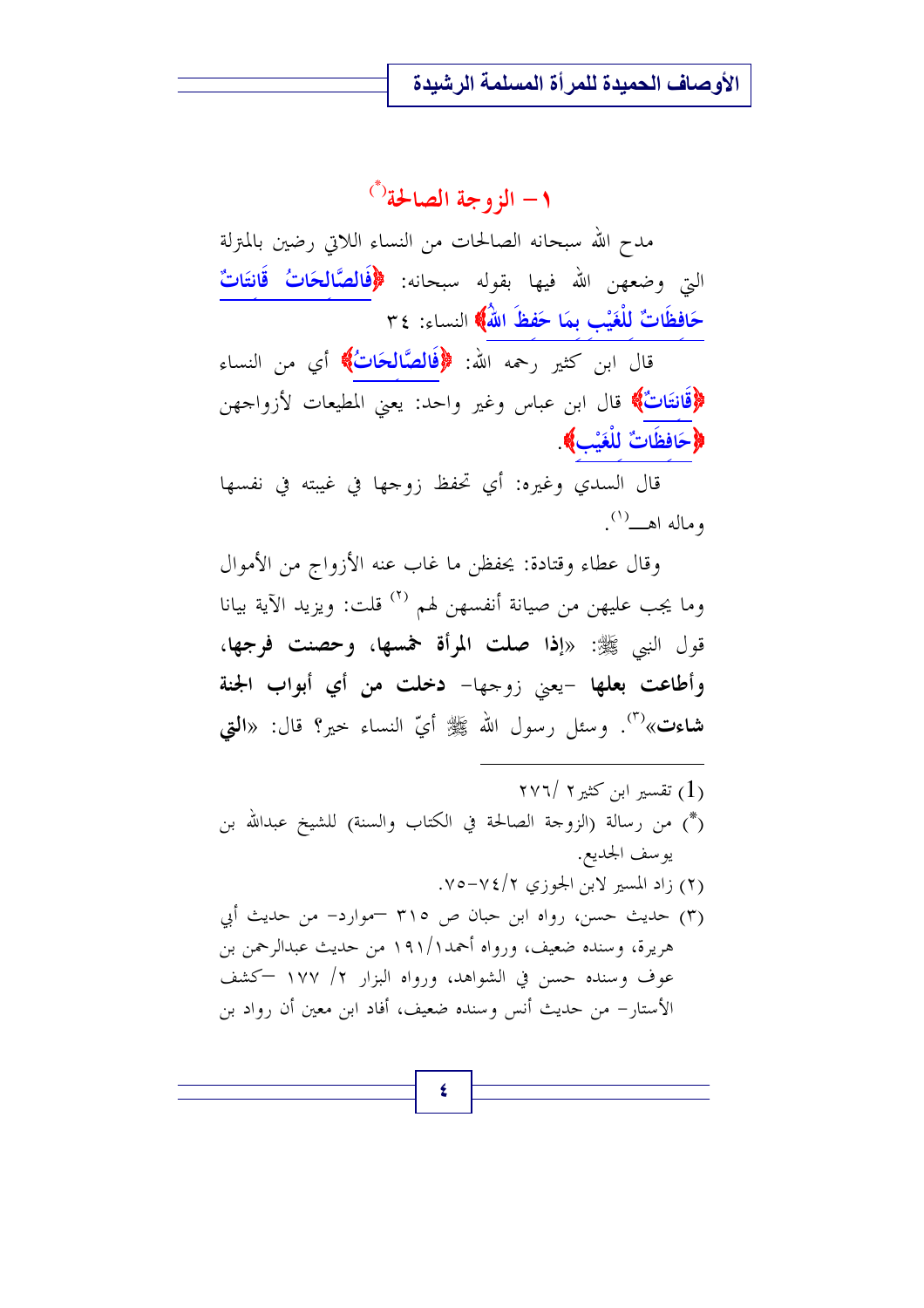تسره إذا نظر، وتطيعه إذا أمر، ولا تخالفه فيما يكره في نفسها وماله»<sup>(۱)</sup>.

هذه هي صفات النساء الؤمنات الممدوحات مع أزواجهن: صالحات، بعمل الخير والإحسان إلى الأزواج.  $-1$ ٢ – مطيعات لأزواجهن فيما لا يسخط الله. ٣- \_ محافظات على أنفسهن في غيبة أزواجهن. ٤- حافظات على ما خلفه الأزواج من الأموال. ٥- لا يُرين أزواجهن إلا ما يسرهم، من طلاقة الوجه، وحسن المظهر ، وتسلية الزوج.

إذا كانت إحداهن كذلك فلتبشر إذن بالفوز بمغفرة الله سبحانة وحنته، وقد ثبت عن النبي ﷺ أنه قال: «**نساؤكم من أهل** الجنة الودود، الولود، العؤود على زوجها، التي إذا غضب

الجراح غلط فيه كما في «الميزان» ٥٦/٢، وله طريق أخرى عن أنس عند أبي نعيم في «الحلية»٢٠٨/٦ وسنده واه رواه الطبراني من حديث عبدالرحمن بن حسنة كما في المحمع ٣٠٦/٤ ، قال الهثيمي: وفيه ابن لهيعة وحديثه حسن، وسعيد بن عفير لم أعرفه، وبقية رحاله رحال الصحيح » قلت فالحديث هذه الشواهد حسن على أقل الأحوال عدا رواية أيي نعيم. (٤) رواه أحمد ٢/٢٥١/٢ ٤٣٢ والنسائي٢٨/٦ والحاكم ١٦١/٢ والبيهقي ٨٢/٧ من حديث أبي هريرة وقال الحاكم: «صحيح على شرط مسلم» ووافقه الذهبي، قلت وهوكما قالا، وله شاهد من حديث عبدالله بن سلام ، قال الهيثمي في «المجمع»٤/٢٧٣: «رواه الطبراين، وفيه رزيك بن أبي رزيك و لم أعرفه، وبقية رحاله ثقات».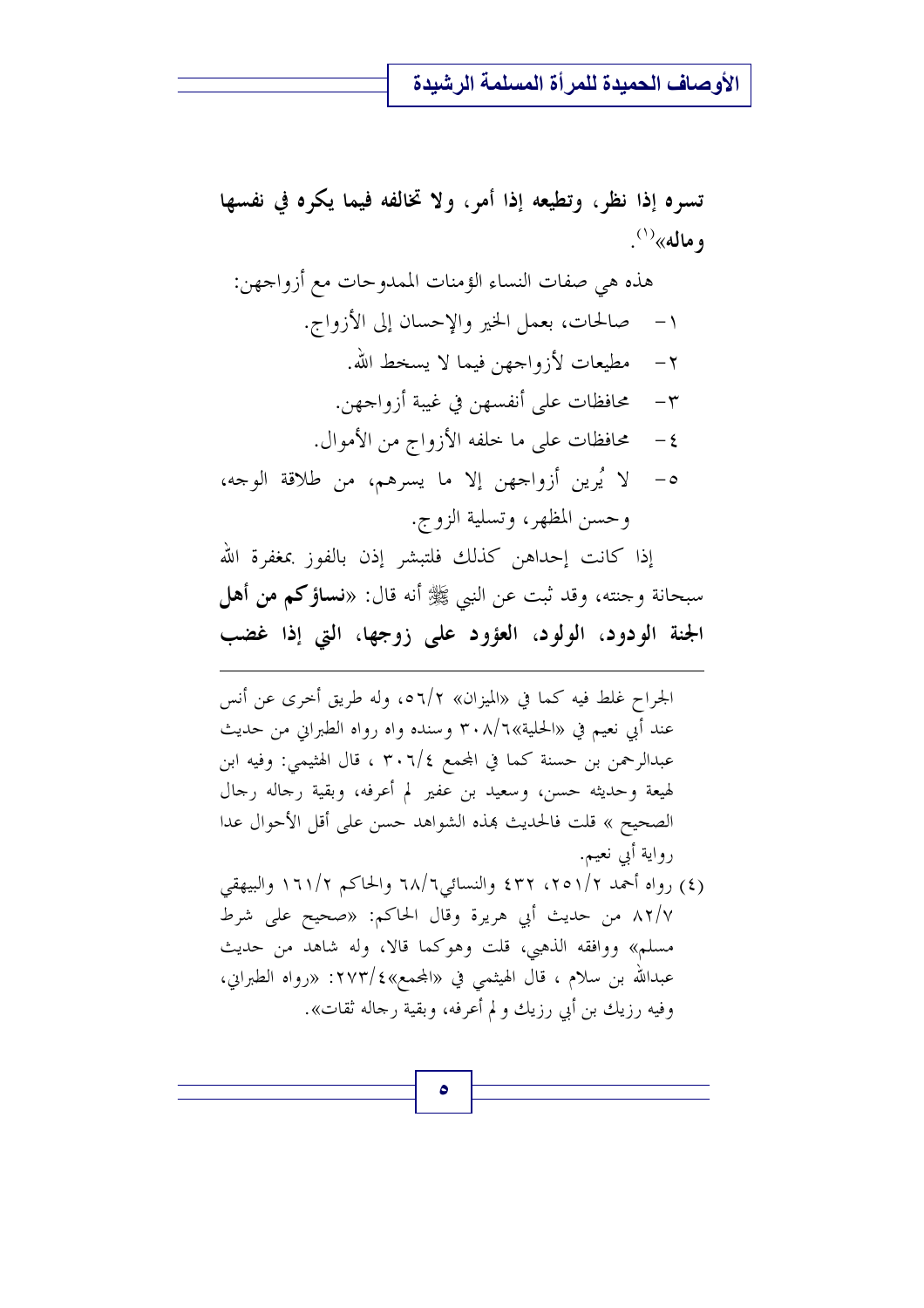جاءت حتى تضع يدها في يد زوجها، وتقول : لاأذوق غُمضاً حتى توضى»<sup>(١)</sup> الودود: أي المتحببة إلى زوجها، والولود: أي الكثيرة الولادة، والعؤود: أي التي تعود على زوجها بالنفع، ومعنى قوله: «لا أ**ذوق غُمضاً**» أي تقول لزوجها: لاأذوق نوماً حب*ي*ّ ترضى، قال المناوي: فمن اتصفت هذه الأوصاف منهن فهي حليقة فلتحرص صاحبة الدين أن تكون بهذه الصفة لتنال الجنة.

(٥)حديث حسن، رواه النسائي في «عشرة النساء»وتمام الرازي في «الفوائد»وعنه ابن عساكر من حديث ابن عباس، وفيه حلف بن خليفة وهو ثقة لكنه اختلط بآخره. لكن له شاهد من حديث أنس، رواه الطبراني في «المعجم الصغير »١/١٪ و «الأوسط»كما في المحمع ٢١٢/٤ ، قال المنذري في الترغيب٣/٣٥ : «رواته محتج بهم في الصحيح إلا إبراهيم بن زياد القرشي فإنني لم أقف فيه على حرح ولا تعديل » – انظر سلسلة الأحاديث الصحيحة للأستاذ الشيخ ناصر الدين الألباني رقم «٢٨٧» (٦) فيض القدير ١٠٦/٣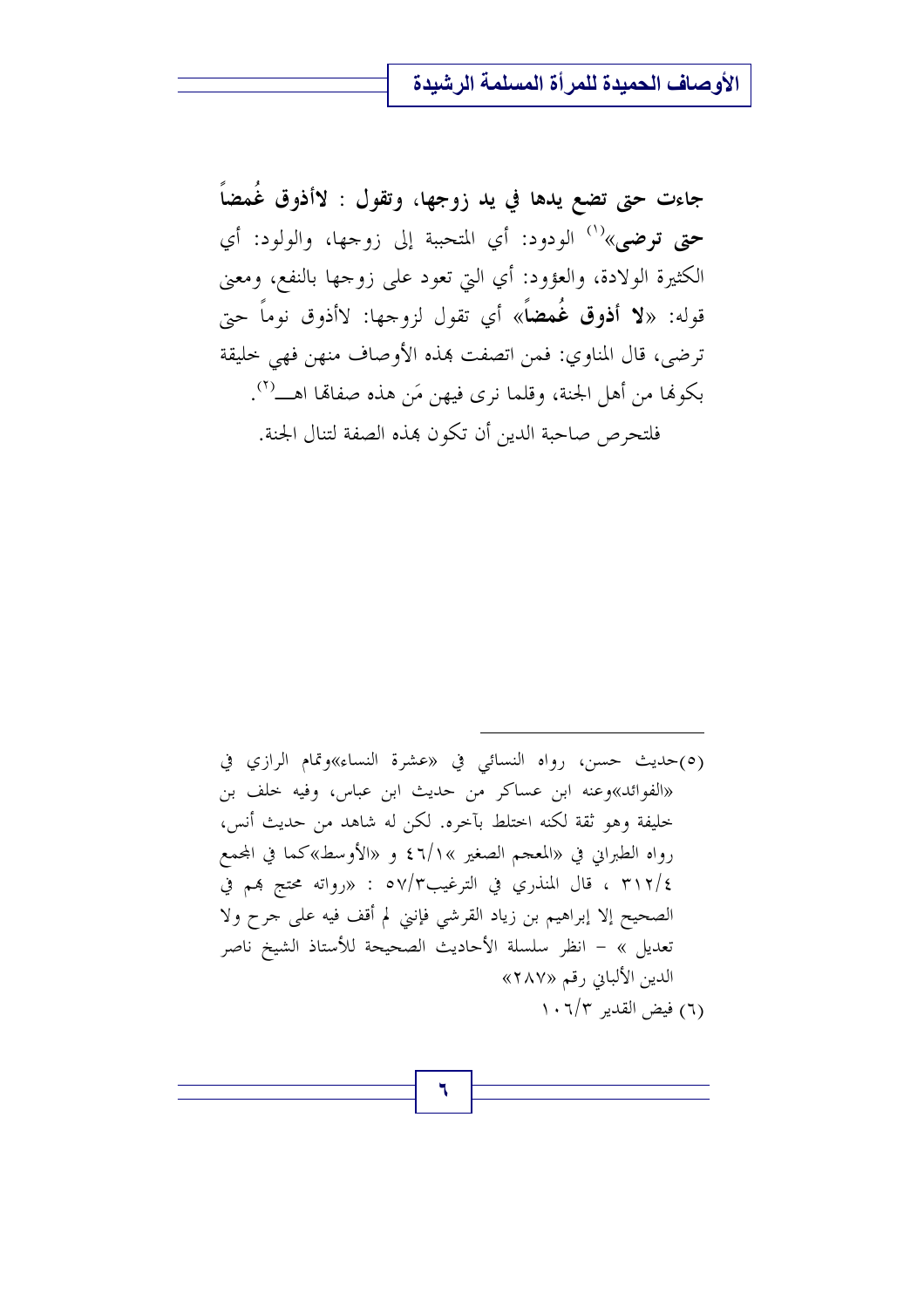بسم الله الرحمن الرحيم الحمد لله والصلاة والسلام على رسول الله وعلى آله وصحبه ومن والاه.

و بعد :

٢- رسالة إلى الأخت المسلمة

أحتى المسلمة أبعث إليك هذه الرسالة بمناسبة قدوم هذا الشهر الكريم، التَّفِيُّرُ رَمَضَانَ الَّذِي أُنْزِلَ فِيه الْقُرْآنُ هُدًى لِلنَّاسِ وَبَيِّنَاتٍ مِنَ الْهُدَى وَالْفُرْقَانِ﴾ مع دعواتي لك ولجميع المسلمين والمسلمات بدوام التوفيق لما يحبه الله ويرضاه.

إن الباعث —يا أختاه– على كتابة هذه السطور التالية، إنما هو بقصد التناصح والتواصي بالحق، فنحن معشر أهل الإسلام مطالبون – شرعاً– بأن ينصح ويوصى بعضنا بعضاً، وكل ذلك من باب محبة أهل الإيمان والإحسان إليهم والشفقة عليهم من كل ما يسؤهم، خاصة في هذا الزمان الذي قلّ فيه التناصح وظهرت المداهنات، ومن ثم فلابد من التآمر بالمعروف والتناهي عن المنكر، حتى نكون من المؤمنين الفائزين الذين قال الله عنهم: ﴿وَالْعَصْرِ \* إِنَّ الإِنْسَانَ لَفي خُسْرٍ \* إِلا الَّذِينَ آمَنُوا وَعَمِلُوا الصَّالحَاتِ وَتَوَاصَوْا بِالْحَقِّ وَتَوَاصَوْا بِالصَّبْرِ﴾.

أختى المسلمة: أرجو أن تتأملي تلك التوجيهات التي سأذكرها لك، وتنظري بعين الحق والإنصاف، هل أنت قد حققت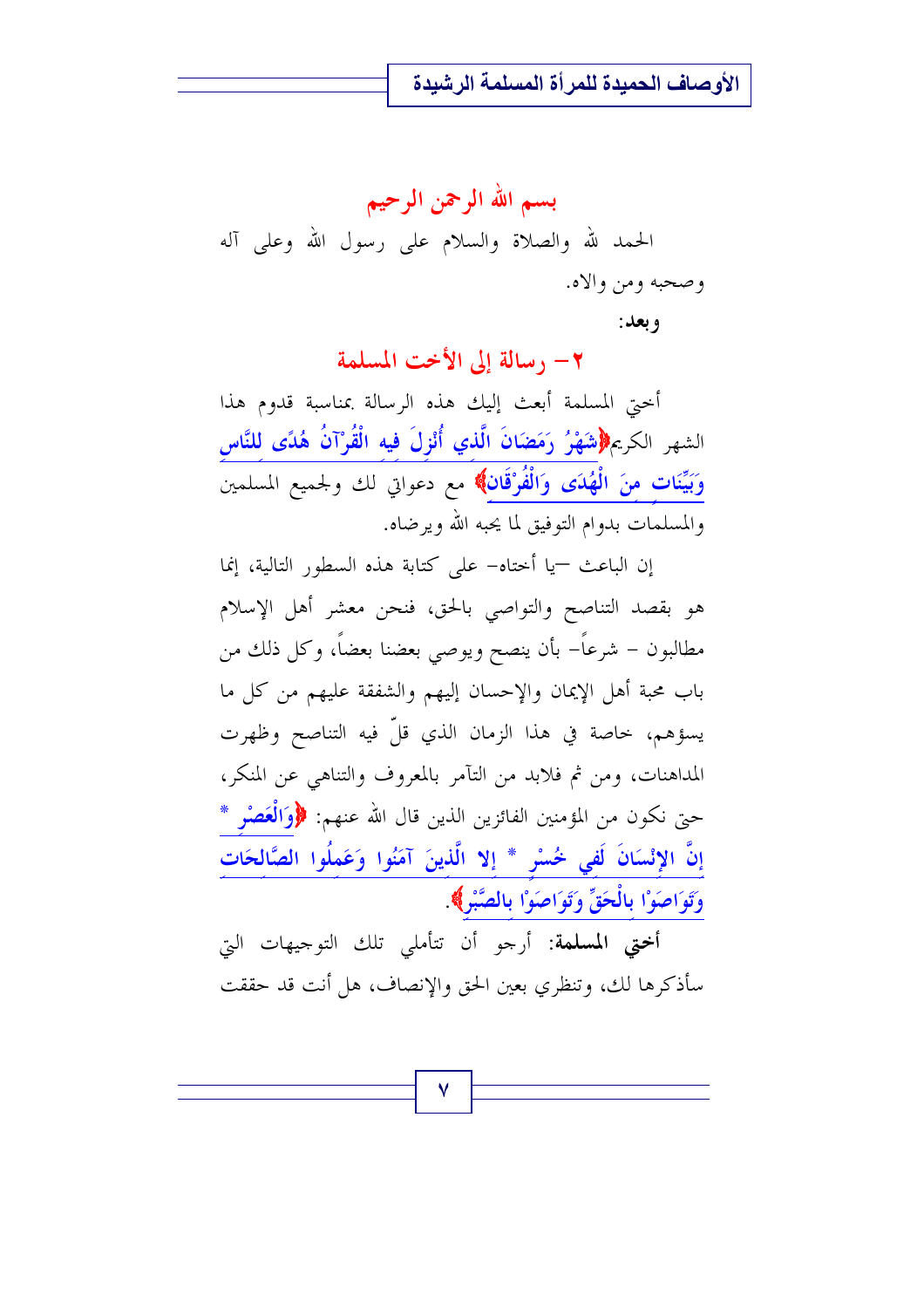تلك التوجيهات أم لا؟ فإن كانت الأولى —وهذا ما نرجوه— فالحمد لله ونسأل الله عزَّ وحلَّ المزيد والثبات، وإن كانت الأخرى فعليك بالجد والاجتهاد لتحقيقها مع الاستغفار عن التقصير.

أما أهم التوجيهات وأولاها فهو: التسليم والانقياد لنصوص الكتاب والسنة، فيجب علينا – ياأختاه — أن نسلَّم وننقاد لما جاء عن الله تعالى في كتابه، وما جاء في سنة نبينا محمد ﷺ ، فيتعينّ علينا تصديق النصوص الشرعية والانقياد والخضوع لها، ولو حالفت آراءنا أو وجهات نظر الآخرين، فيجب أن نتحاكم إليها، وأن نقدمها على غيرها مهما كانت الأحوال، يقول الله تعالى: ﴿فَلَا وَرَبِّكَ لا يُؤْمِنُونَ حَتَّى يُحَكِّمُوكَ فيمَا شَجَرَ بَيْنَهُمْ ثُمَّ لا يَجِدُوا فِي أَنْفُسهِمْ حَرَجًا ممَّا قَضَيْتَ وَيُسَلِّمُوا تَسْلِيمًا﴾[سورة النساء آية: ٦٥].

وقال تعالى: ﴿إِيَا أَيُّهَا الَّذِينَ آمَنُوا أَطِيعُوا اللَّهَ وَأَطِيعُوا الرَّسُولَ وَأُولى الأَمْرِ منْكُمْ فَإِنْ تَنَازَعْتُمْ فِي شَيْء<u>ٍ فَرُدُّوهُ إِلَى اللهِ</u> وَالرَّسُولِ إِنْ كُنْتُمْ تُؤْمِنُونَ بِالله وَالْيَوْمِ الآخرِ ذَلِكَ خَيْرٌ وَأَحْسَنُ تَأْوِيلاً إِدَانِساءِ : ٥٩].

ولقد كان من هدي صحابة رسول الله ﷺ الإحلال والتعظيم للنصوص الشرعية، وتلقيها بالقبول والتسليم دون تردد أو حرج، فها هي أم المؤمنين عائشة رضي الله عنها لما قيل لها : ما بال الحائض تقضى الصوم ولا تقضى الصلاة؟ فقالت بكل تسليم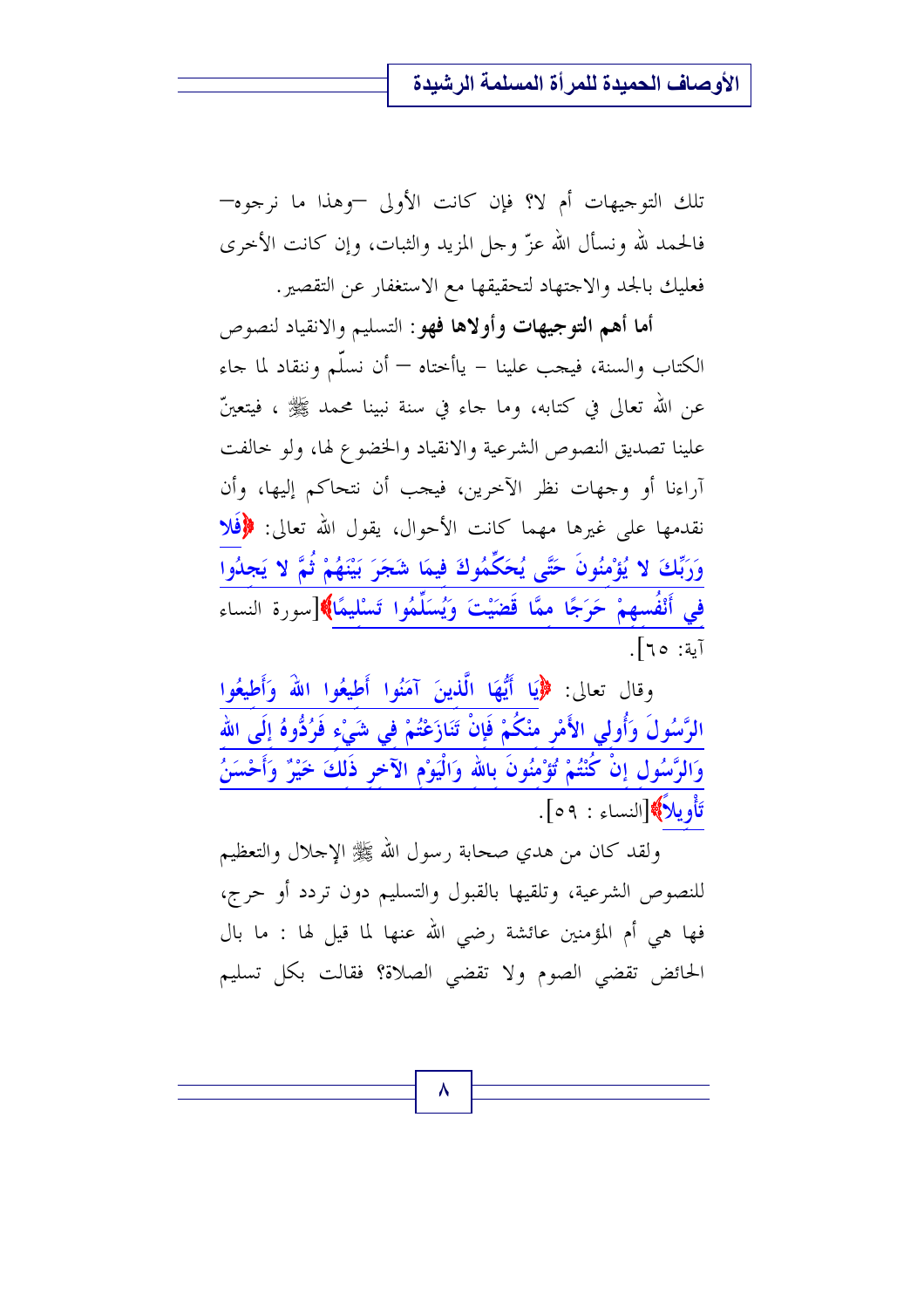ويقين: «كان يصيبنا ذلك، فنؤمر بقضاء الصوم ولا نؤمر بقضاء **الصلاة**» , واه البخاري.

أرأيت — ياأختاه — إلى هذا الفقه العميق، والتسليم التام من الصديقة. بنت الصديق رضي الله عنها نحو الأحكام الشرعية،ما أحو جنا إلى هذا التسليم والانقياد لنصوص الو حيين: القرآن والسنة، وما أحوجنا إلى أن تنشرح صدورنا لحكم الله تعالى، فنتلقى أحكام الشريعة بكل خضوع وقبول، دون تباطؤ أو تردد، ولنجعل من هذا الشهر الكريم شهر الصيام والقيام مدرسة نروض فيه أنفسنا على الانقياد للشرائع والقبول ها.

وأما ثانيا: فعلينا جميعاً – ياأختاه – أن نبادر إلى فعل الطاعات، وأن نسارِ ع إلى الباقيات الصالحات، عسى الله أن يجعلنا من المقبولين، وأذكر لك يا أحتاه جملة من الطاعات التي تفعل في هذا الشهر الكريم.

١–الصوم: قال ﷺ : «كل عمل ابن آدم له الحسنة بعشر أمثالها إلى سبعمائة ضعف، يقول الله عز وجل إلا الصيام فإنه لي وأنا أجزي به، ترك شهوته وطعامه وشرابه من أجلى، للصائم فرحتان: فرحة عند فطره، وفرحة عند لقاء ربه، ولخلوف فم الصائم أطيب عند الله من ريح المسك» أخرجه البخاري ومسلم، وقال: «من صام رمضان إيماناً واحتساباً غفر له ما تقدم من **ذنبه**» أحرجه البخاري ومسلم.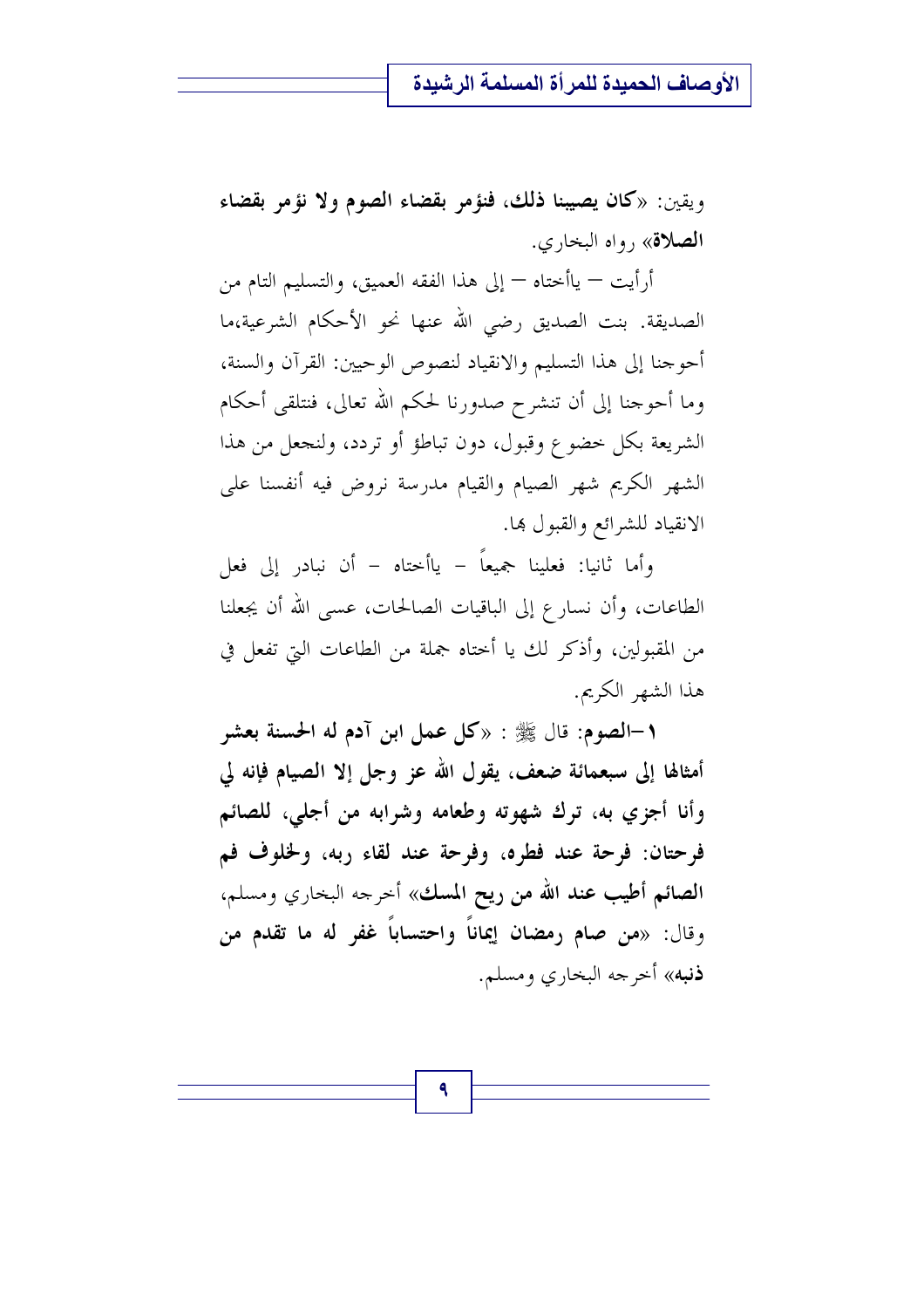٢–القيام: قال ﷺ : «من قام رمضان إيماناً واحتساباً، غفر **له ما تقدم من ذنبه**» أخرجه البخاري ومسلم.

٣–الصدقة: كان رسول الله ﷺ أحود الناس، وكان أحود ما يكون في رمضان، كان أجود بالخير من الريح المرسلة، وقد قال ﷺ : «أفضل الصدقة صدقة في رمضان»، أخرجه الترمذي.

**٤-تلاوة القرآن:** شهر ,مضان هو شهر القرآن، فعلينا أن نكثر من تلاوة القرآن في شهر الصيام، كما كان حال سلفنا الصالح، وقد كان حبريل يدارس النبي ﷺ القرآن في رمضان، فالله الله في الإكثار من تلاوة القرآن، مع حضور القلب، وتدبر الآيات.

0–الاعتكاف: كان النبي ﷺ يعتكف في كل رمضان عشرة أيام، فلما كان العام الذي قبض فيه اعتكف عشرين يوماً. أخرجه البخاري. وإن الاعتكاف من العبادات التي تجمع كثيراً من الطاعات من التلاوة والصلاة والذكر والدعاء وغيرها.

٦-العمرة: قال ﷺ «عمرة رمضان تعدل حجة» أحرجه البخاري ومسلم، وفي رواية «حجة معي».

وأما الأمر الثالث – يا أحتاه – الذي أحب أن أوصى به، وهو التفقه في دين الله تعالى، والتبصر بأحكام الشريعة، ولعلك تلاحظين مدى جهل كثير من المسلمات بدينهن، فالواجب علينا جميعاً أن نتفقه في ديننا، فنقرأ القرآن وأحاديث الرسول ﷺ ، ونسأل أهل العلم عما قد يشكل علينا. قال تعالى: ﴿فَاسْأَلُوا أَهْلَ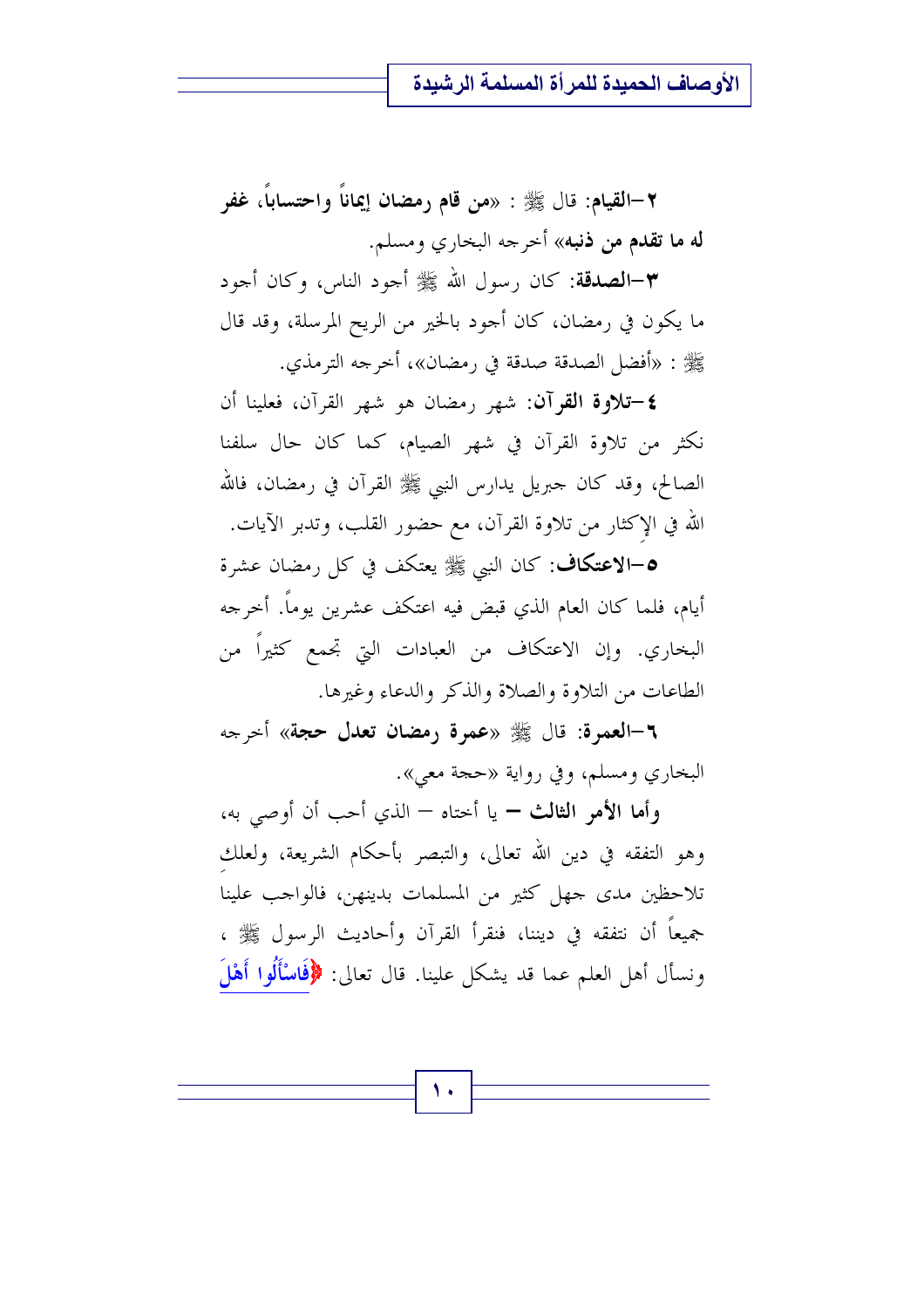ا**لذِّكْرِ إنْ كُنْتُمْ لا تَعْلَمُونَ﴾ و**ربما يحصل عند بعض النساء اضطراب في العادة الشهرية، فتتردد وتُحرج من السؤال عن الصلاة والصيام وهي كذلك، فتعبد الله على حهل. وكان الواحب عليها السؤال عن أمور دينها بلا حياء ولا حرج -ولتقتدي في ذلك بأفضل النسوة– وهن نساء الصحابة، حيث قالت عائشة عنهن: «نعم النساء نساء الأنصار لم يمنعهن الحياء من أن يتفقهن في الدين»ولامانع من أن تكتب المرأة السؤال مفصلاً وتعرضه على أهل العلم عن طريق أخيها أو زوجها أو والدها — أو عن طريق الهاتف – وهنا أقول : إن حضور المرأة للمساجد لأداء صلاة التراويح فرصة عظيمة لكي تسأل أهل العلم، وتذكر ما قد يقع فيه أخوالها النساء من الأخطاء كي ينبهن عليه.

وأنتقل إلى الأمر الرابع، فأقول يا أختاه إن عليك واجباً كبيرا تجاه بيتك، ونشر الخير فيها بمختلف أنواعه، واستئصال الشر من جذوره – وفي الحديث : «كلكم راع ومسئول عن رعيته» ويؤلمنا أن نرى بعض الصالحين لايهتم بإصلاح بيته ولا باستقامة أهله وأولاده، فعلينا واحب تجاه هؤلاء المفرطين بحتَّهم وتوجيههم – كما أن عليك أختى المسلمة تنبيه أخواتك المسلمات على ما يقعن فيه من فعل محرم أو ترك لواجب ولا أنسى أن أقول لك والحزن يعصر قلبي أن أعداء الإسلام من يهود ونصارى وعلمانيين وأذناهم يسعون بكل ما يملكون من أموال وقدرات ويبذلون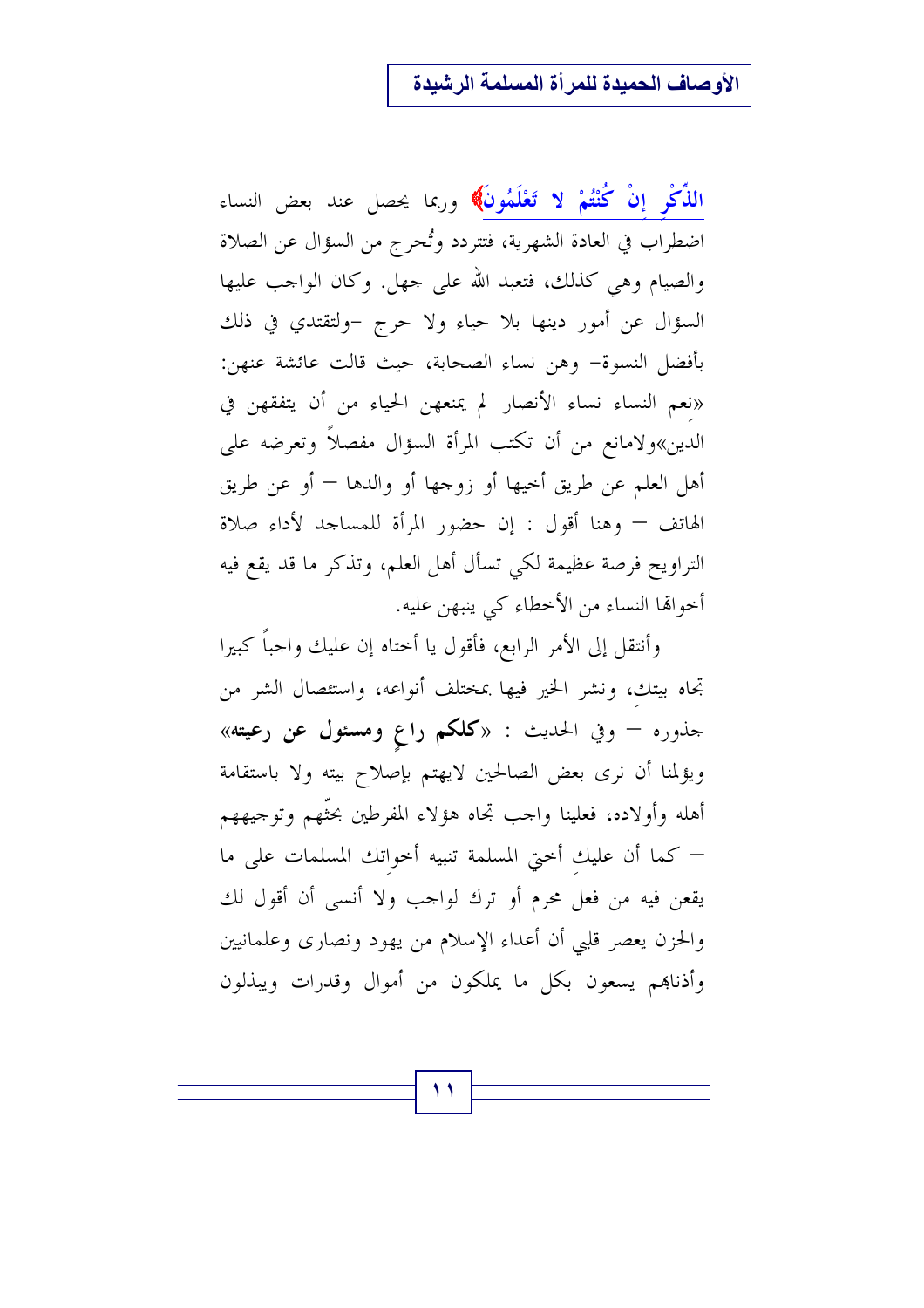أوقاقم ونفوسهم في سبيل إفسادك وصدِّك عن دينك، وسحق خُلقك وعفافك ، ونزع حجابك – فالحذر من تلك الخطط والمخططات التي ظاهرها الإصلاح والرحمة، وباطنها الإفساد والإجرام، ومن ثم لابد من الوعي والإدراك للواقع الذي تعيشين والتيارات الهدامة — وإياك والغفلة والسذاحة، وكوني مثالاً للمرأة المسلمة الواعية لواقعها، والمدركة لواجبها نحو بنات مجتمعها.

وهنا أمر خطير أُنبه أخواتي عليه ألا وهو استغلال الوقت وخصوصاً في هذا الشهر المبارك الذي تعتبر أوقاته أغلى وأنفس من غيرها، وإياك أيتها الأخت من إضاعة نهاره أو ليله بما لا ينفع من كلام لا طائل تحته، أو أحاديث فارغة — كما أحذرك من كثرة النوم التي تقتل أوقاتك، وكذلك احذري من العكوف على المحرمات من الأفلام والمسلسلات والأغابي.

وفي ختام هذه الرسالة أهمس في أذنك يا أختي إذا كنت حريصة على أداء صلاة التراويح في المسجد فعليك بمراعاة الأحكام الشرعية عند ذهابك، فعليك أولاً باحتناب لباس الزينة، وعليك بالاحتحاب بالحجاب الشرعى الكامل بحيث لايظهر أي شيء من بدنك، وأن تحتنبي العطورات والأطياب – حتى البخور – لأن بعض النساء ربما جاءت ببخور لتطيب النساء، فهذا محرم — وعليك حَفظك الله أن تغضي بصرك — ولا تكوني ممن تجيء لتؤدي سنة فترتكب محرماً — كمن تجيء مع قائد السيارة لوحدها — فاحذري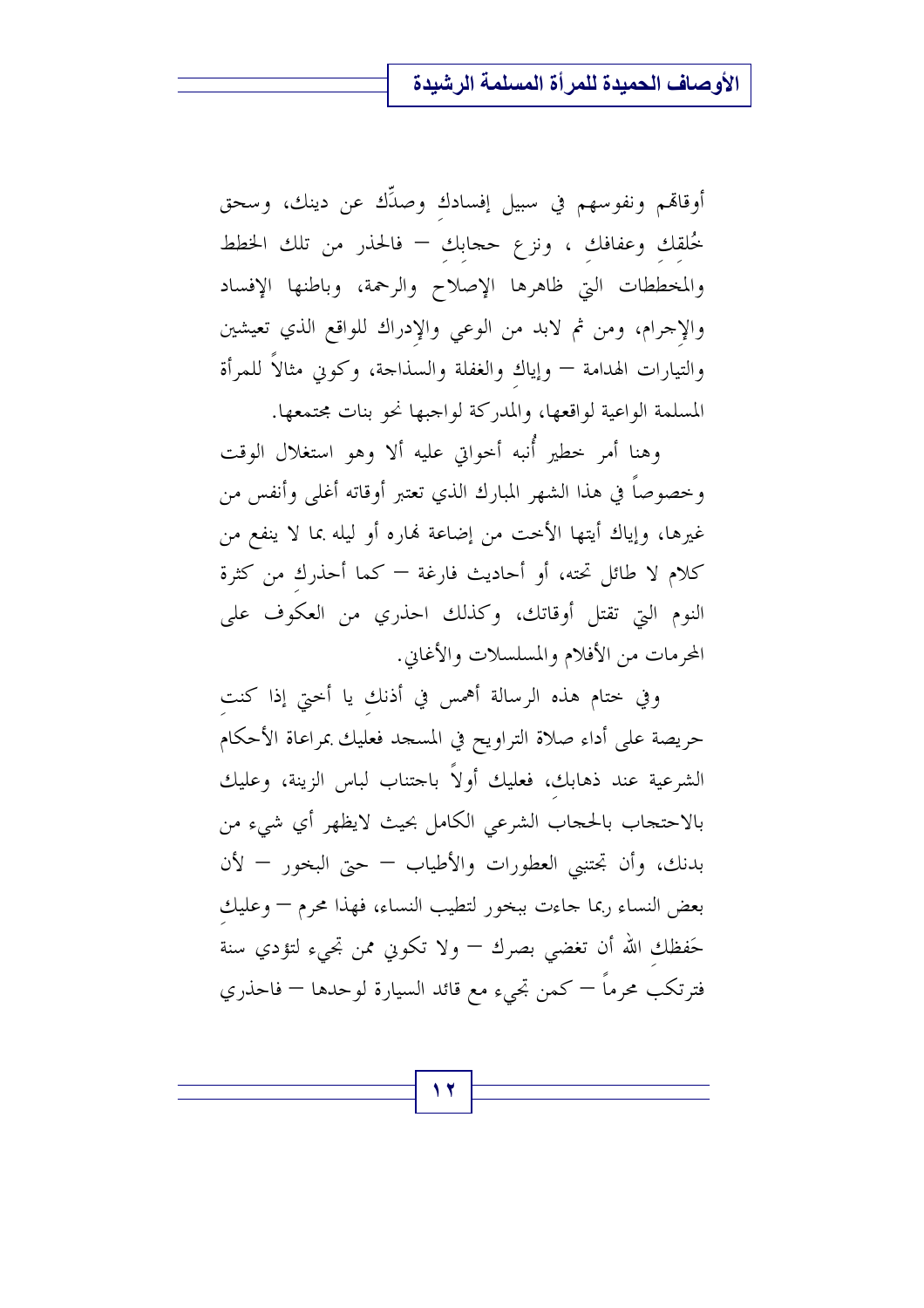من ذلك يا أمة الله — كما أن عليك الحذر من رفع صوتك في المسجد لئلا تفتني الرحال — ولا تؤذي المصلين بأطفالك — وإياك ومزاحمة الرحال عند الأبواب — وعليك بمراقبة الله في صلاتك وجميع عباداتك.

وفقنا الله وإياك وجميع المسلمين لاغتنام الأوقات وفعل الخيرات وترك المنكرات وتقبل منا جميع أعمالنا الصالحات. وصلى الله على نبينا محمد وعلى آله وصحبه وسلم..

۱۳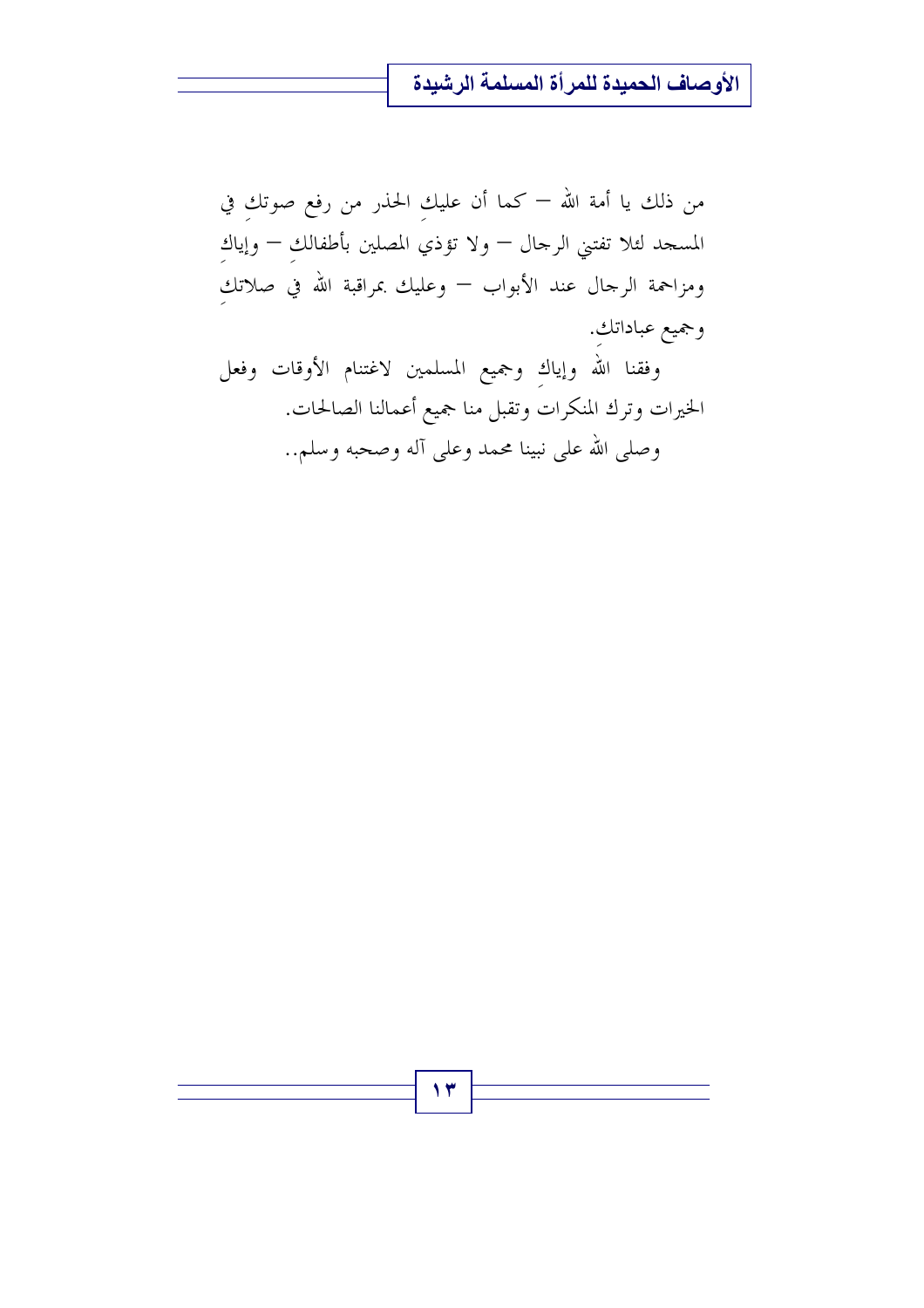٣- بعض آداب خروج المرأة من البيت الحمد لله والصلاة والسلام على من لا نبي بعده وبعد: الأصل للمرأة أن تجلس في البيت قال الله تعالى: ﴿وَقَوْلُ فِي بُيُوتكُنَّ وَلا تَبَرَّجْنَ تَبَرُّجَ الْجَاهليَّة الأُولَى وَأَقمْنَ الصَّلاةَ وَآتينَ

الزَّكَاةَ وَأَطعْنَ اللَّهُ وَرَسُولَهُ﴾(`)

وقال الله تعالى: ﴿وَإِذَا سَأَلْتُمُوهُنَّ مَتَاعًا فَاسْأَلُوهُنَّ منْ وَرَاء حجَاب ذَلكُمْ أَطْهَرُ لقُلُوبكُمْ وَقُلُوبهنَّ﴾(`' وفي هذه الآية الكريمة نص واضح في وجوب تحجب النساء عن الرجال وتسترهن وقد أوضح الله سبحانه في هذه الآية أن التحجب أطهر لقلوب الرجال والنساء وأبعد عن الفاحشة وأسباها وأشار سبحانه إلى أن السفور وعدم التحجب حبث ونجاسة وأنالتحجب طهارة وسلامة وقد حدد الإسلام لخروج المرأة من البيت للحاجة الماسة بشروط منها:

١) الخروج للحاجة لا للهو وإضاعة الأوقات كما صح عن النبي ﷺ أنه قال: «أ**ذن لكن في الخروج لحاجتكن**». رواه البخاري ومسلم.

٢) الخروج بإذن الزوج أو الولي من الأب أو الأم أو الأخ والعم ولقد قال ﷺ : «أيما إمرأة خرجت من بيتها بغير إذن زوجها كانت في سخط الله تعالى حتى ترجع إلى بيتها أو يرضى

> ۳۳ سورة الاحزاب آية ۳۳ $(1)$ 0 سورة الاحزاب آية ٥٣ $(2)$

1 ٤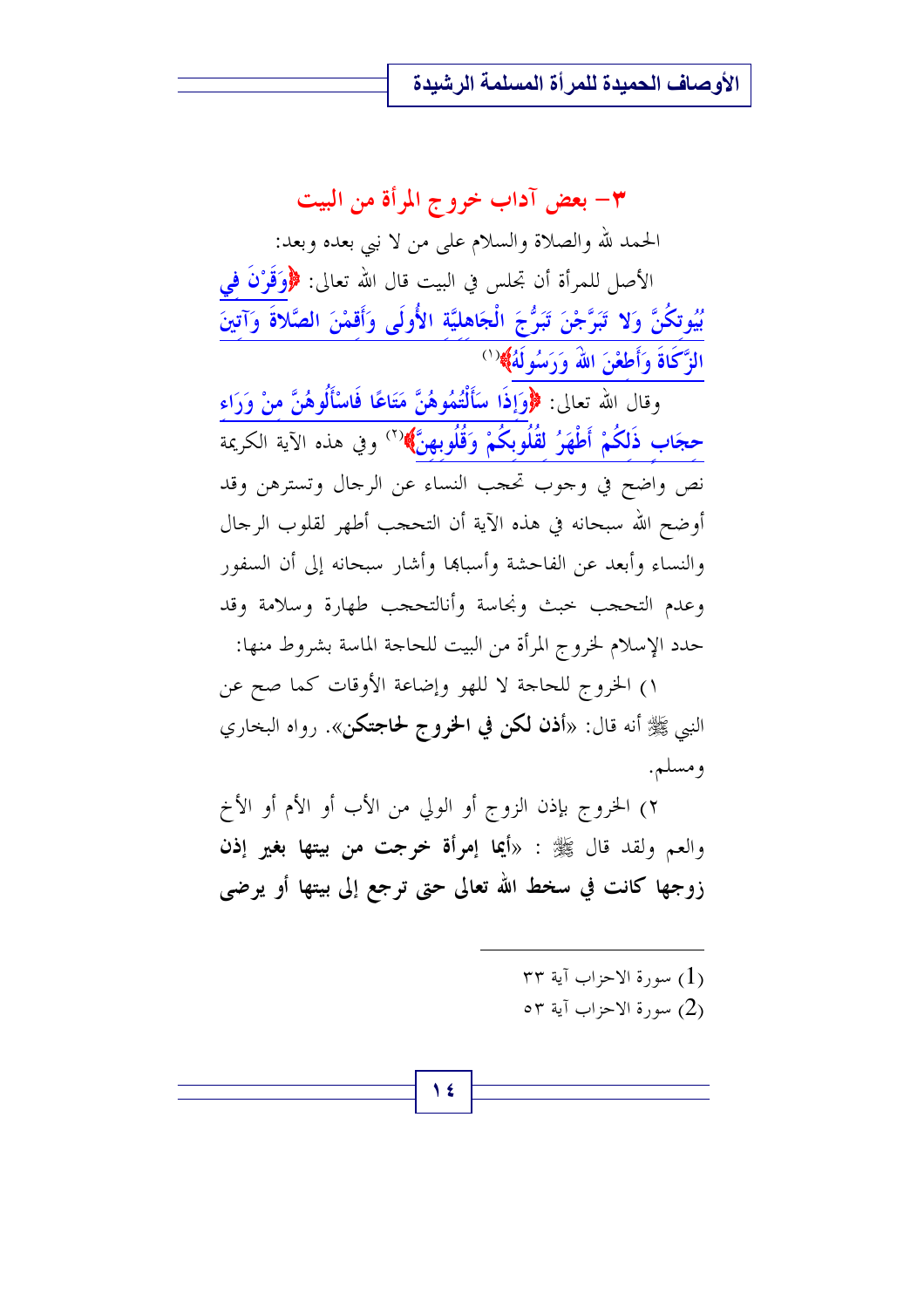عنها زوجها». روى هذا الحديث عن أنس بإسناد ضعيف.

٣) أن تطيل المسلمة لباسها إلى أن يستر قدميها وأن تسبل خمارها على رأسها فتستر عنقها ونحرها وصدرها ووجها لأن الوحه مجمع المحاسن وأن لا يكون حجاها خفيفاً ولا ضيقاً ولاقصيراً بل يكون سميكاً وأن يكون حالياً من الألوان المغرية والزينة الظاهرة ولا متعطرة ولا تلبس ملابس الرجال ولا غيرها مما هو خاص بهم وقد ورد في الأحاديث الصحيحة اللعن للمتشبهين من الرحال بالنساء والمتشبهات من النساء بالرحال قال تعالى: ﴿إِيَا أَيُّهَا النَّبِيُّ قُلْ لأَزْوَاجِكَ وَبَنَاتِكَ وَنسَاء الْمُؤْمِنِينَ يُدْنِينَ عَلَيْهِنَّ منْ جَلابِيبِهِنَّ) (<sup>١)</sup> إلى آخر الآية الكريمة.

٤) وأن تغض نظرها في سيرها فلا تنظر هنا وهناك لغير حاجة وإذا احتاجت إلى محادثة الرجال تتحدث إليهم بعادي الكلام فلا تلين بصوتما ولا تخضع به لئلا يطمع فيهن من في قلبه مرض، قال الله تعالى: ﴿فَلا تَخْضَعْنَ بِالْقَوْلِ فَيَطْمَعَ الَّذي في قَلْبِه مَرَضٌ وَقُلْنَ قَوْلاً مَعْرُوفًاً﴾ ``ولقوله تعالى: ﴿وَقُلْ لِلْمُؤْمِنَاتِ يَغْضُضْنَ مِنْ أَبْصَارِهِنَّ وَيَحْفَظْنَ فَرُوجَهُنَّ﴾ (٢)

٥) ترك التعطر واستعمال أدوات الزينة فتخرج من البيت ويجد الناس رائحة العطر منها كما ثبت عن النبي ﷺ أنه قال : «أيما

> $\circ$  (1) سورة الإحزاب آبة ٥٩ ۳۲ سورة الاحزاب آية ۳۲ $(2)$ ۳۱ سورة النور آية ۳۱  $(3)$

ه ۱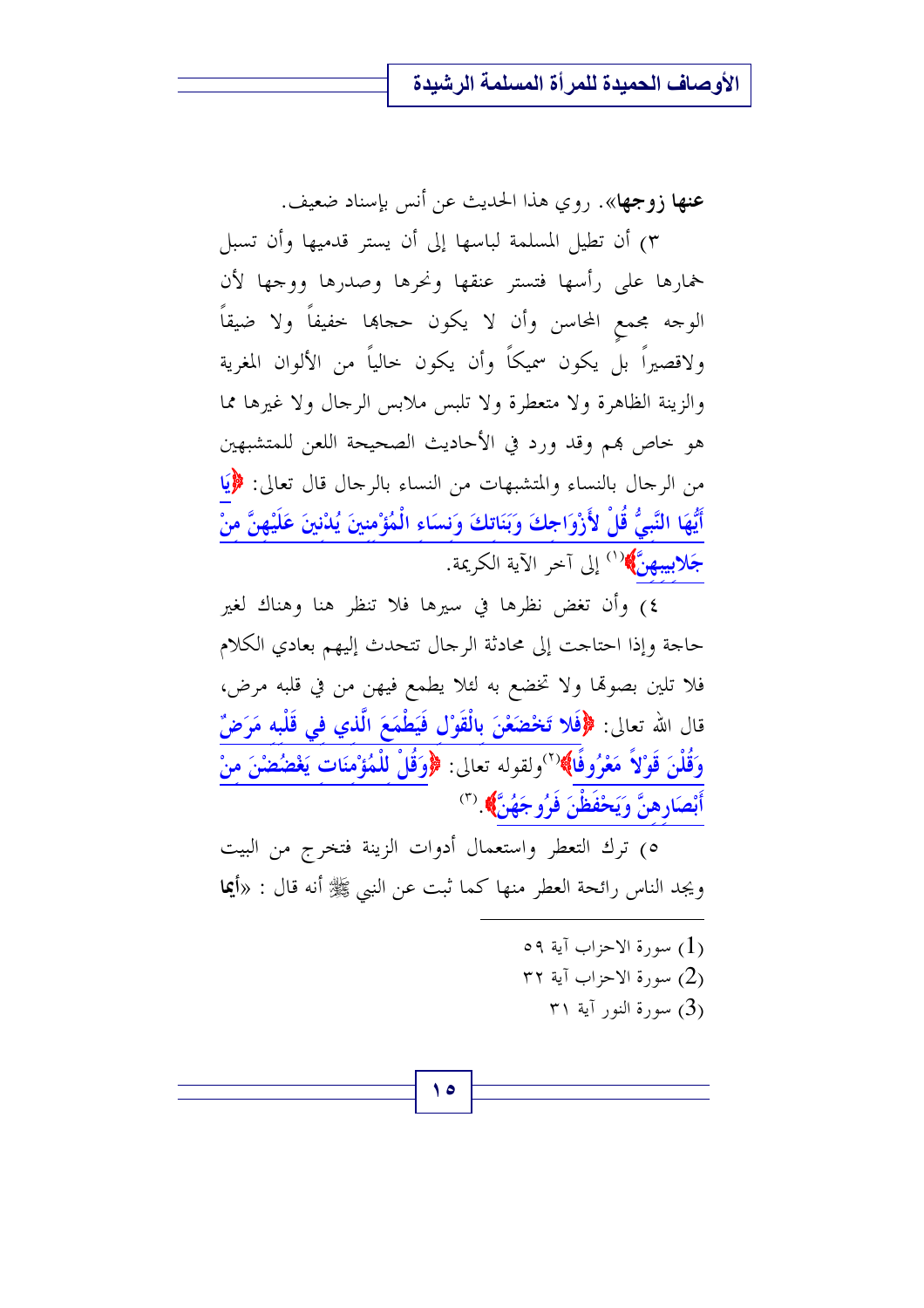امرأة استعطرت فمرت على قوم ليجدوا من ريحها فهي زانية». رواه النسائي وابن خزيمة وابن حبان في صحيحهم والحاكم وقال صحيح الإسناد.

٦) تمشى متواضعة في أدب وحياء ولا تتخذ حلاحل ولا حذاء يضرب على الأرض بقوة فيسمع قرع حذائها فربما وقعت الفتنة، قال تعالى: ﴿وَلا يَضْرِبْنَ بِأَرْجُلِهِنَّ لِيُعْلَمَ مَا يُخْفِينَ مِنْ زينَتهن**َّ)** ( ')

٧) لا ترفع النقاب عن وجهها في الطريق والأسواق ومجامع الرجال إلا أن تضطرها إلى ذلك حاجة وعلى قدر تلك الحاجة.

٨) وإذا دخلت على صديقة لها تزورها فلا تضع ثمنة <sup>(٢)</sup> ثياها فقد يكون في البيت رجل يتلصص أو يكون في المحلس امرأة سوء فتصفها لمن يرغب فيها ولا ريب أنه يحرم على المرأة أن تصف امرأة أجنبية لزوجها فقد يدعو ذلك إلى الإثم كما صح عن الرسول ﷺ أنه قال : «لا تباشر المرأة المرأة فتنعتها لزوجها كأنه ينظر إليها»<sup>(٣)</sup>

٩) ولا تسافر المرأة سفر اليوم وليلة إلا مع ذي محرم لها لقول الرسول ﷺ: «لا يحل لامرأة أن تسافر مسيرة يوم وليلة إلا مع **ذي محرم عليها**» وهو زوجها أو من تحرم عليه. والحديث متفق عليه. وقال رجل يا رسول الله إن إمرأتي خرجت حاجة وأيي

> ٣٢ سورة الاحزاب آية ٣٢ العباءة. (2) (3) رواه البخاري ومسلم.

۱٦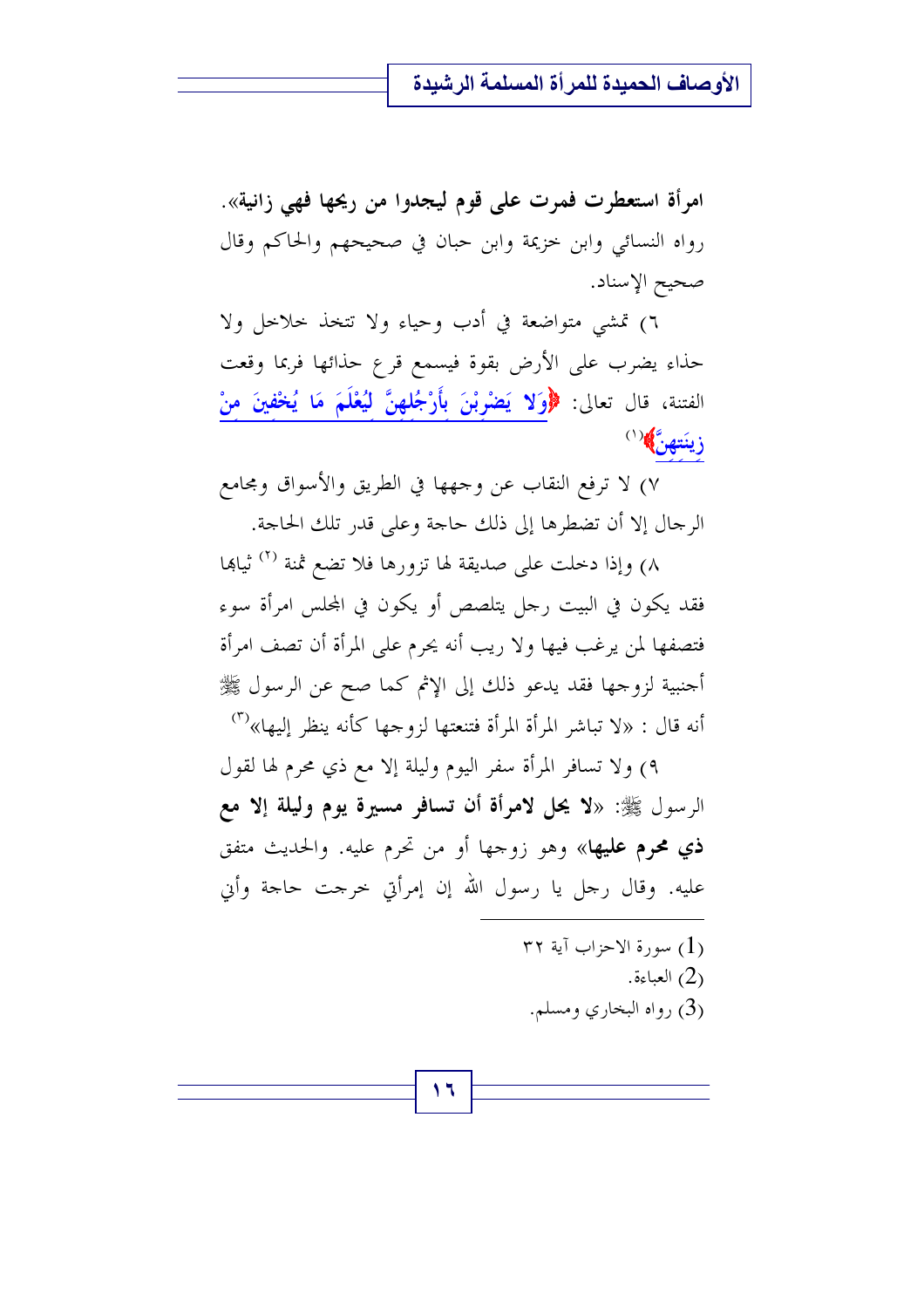اكتتبت في غزوة كذا وكذا، فقال: «ا**نطلق وحج مع امرأتك**»<sup>(١)</sup>، وقد كانت الزوجة من السلف الصالح تقول لزوجها إذا خرج إلى عمله اتق الله وإياك والكسب الحرام، إنا نصبر على الجوع والضر ولا نصبر على النار». <sup>(٢)</sup>

> متفق عليه. $(1)$ (2) من رسالة (نصائح دينية)

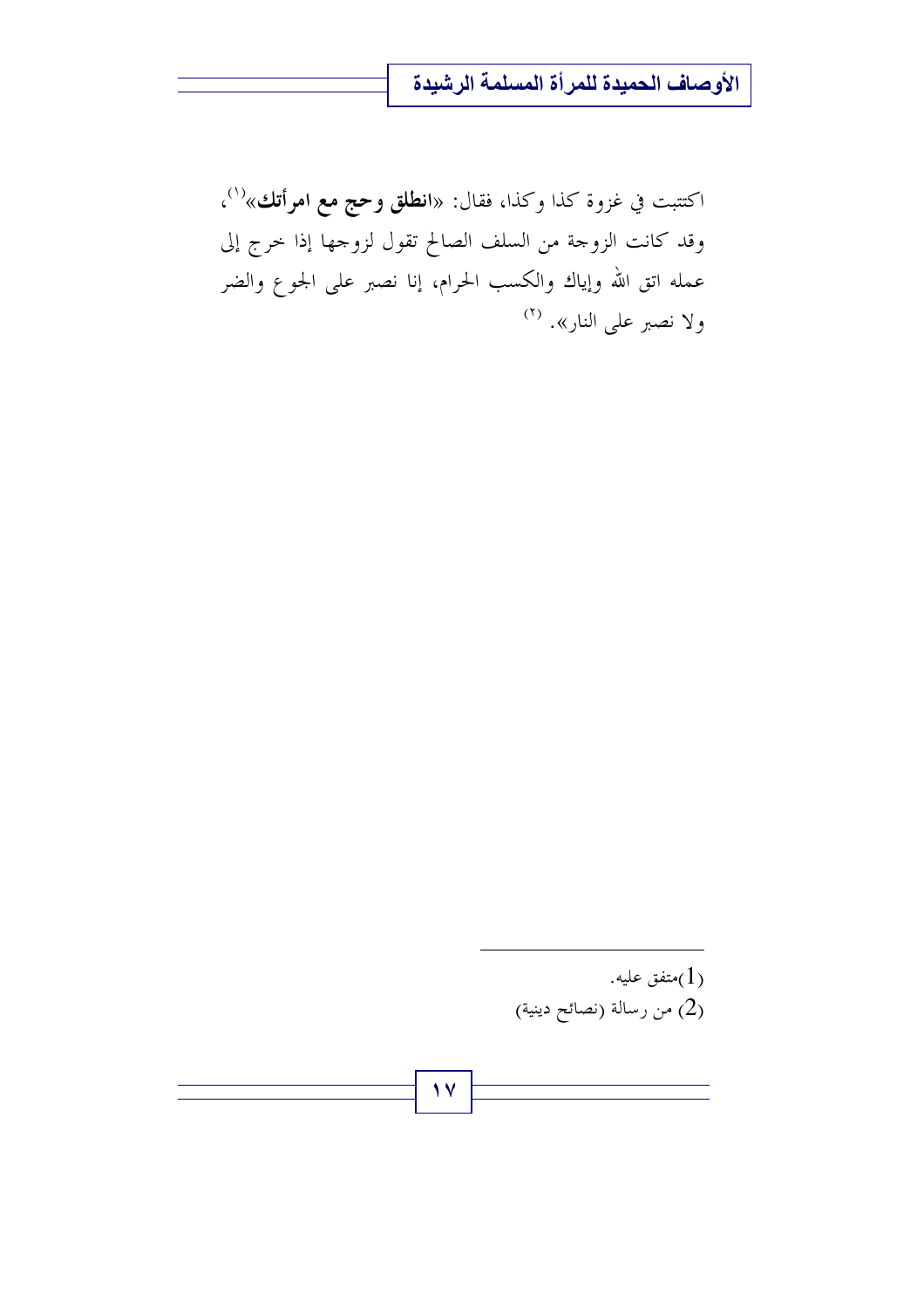### ٤ – من صفات المرأة المسلمة

الحمد لله، والصلاة والسلام على رسول الله وآله وصحبه وبعد :

أختى المسلمة : سلام الله عليك ورحمته وبركاته. أثني الله عزّ وجل على المسلمات المؤمنات الصابرات الخاشعات ووصفهن بأفمن حافظات للغيب بما حفظ الله، ولما ذكر الله عز وجل أوصاف الصالحين قال سبحانه: ﴿فَاسْتَجَابَ لَهُمْ رَبُّهُمْ أَنِّي لا أُضِيعُ عَمَلَ عَامل منْكُمْ منْ ذَكَر أَوْ أُنْثَى بَعْضُكُمْ مِنْ بَعْضٍ﴾ [سورة آل عمران: الآية ١٩٥].

وبمناسبة هذا الشهر أزفُّ إليك يا فتاة الإسلام وياأمة الله التهنئة بهذا الشهر سائلاً الله لي ولك المغفرة والتوبة النصُوح وتقبلي منا بهذه المناسبة باقة من النصائح أطلعت عشر زهرات:

١ – الأولى: المرأة المسلمة تؤمن بالله عز وجل ربًّا وبمحمد ﷺ نبيًّا وبالإسلام ديناً وتظهر آثار الإيمان عليها قولاً وعملاً واعتقاداً ، فهي تحاذر غضب الله وتخشى أليم عقابه ومغبّة مخالفة أمر ه.

7 - **الثانية**: المرأة المسلمة تحافظ على الصلوات الخمس بوضوئها وخشوعها في وقتها فلا يشغلها عن الصلاة شاغل ولا يلهيها عن العبادة ملهى فتظهر عليها آثار الصلاة، فإن الصلاة تنهى عن الفحشاء والمنكر وهي الحرز العظيم من المعاصي.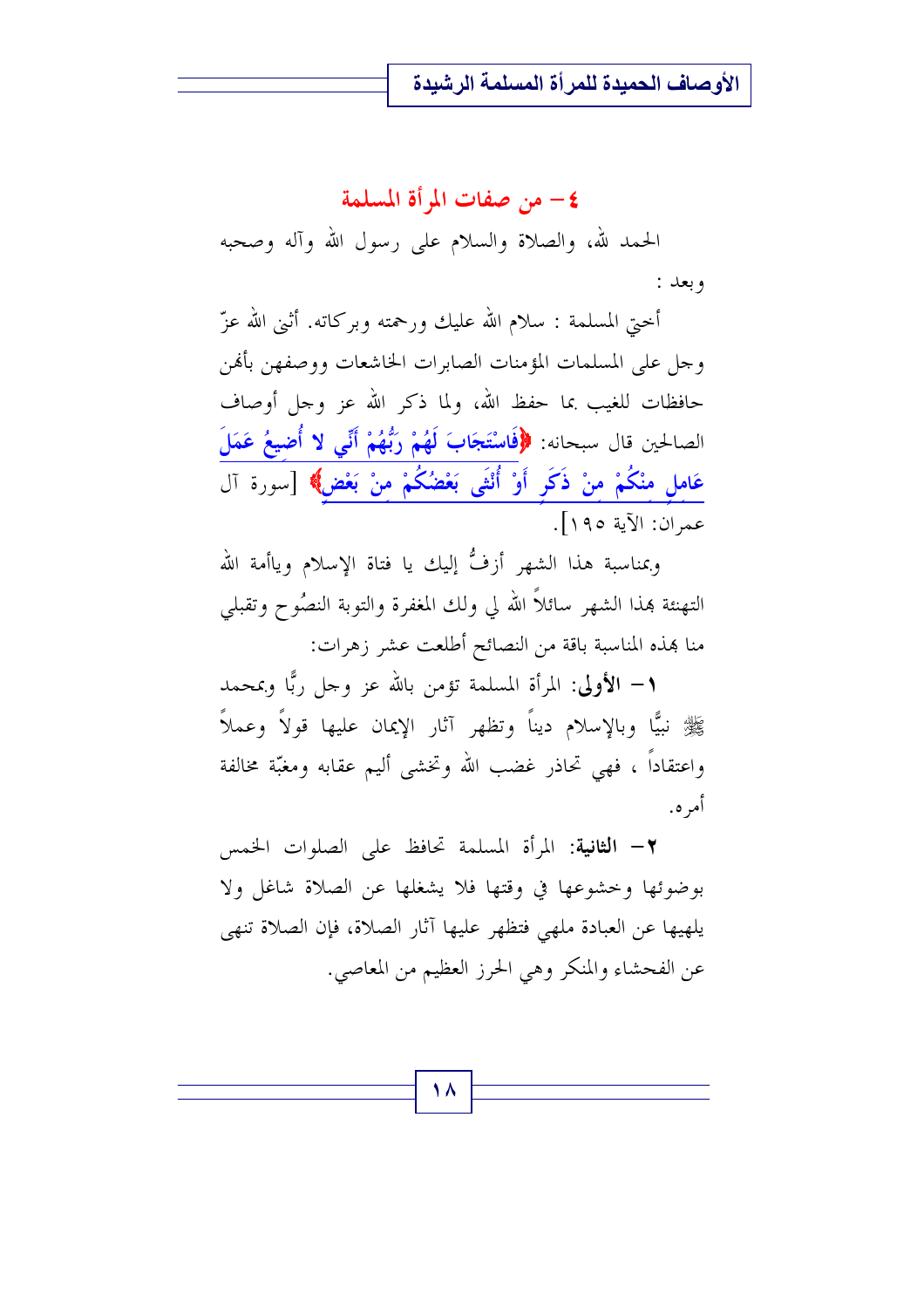٣- الثالثة: المرأة المسلمة تحافظ على الحجاب وتتشرف بالتقيد به فهي لاتخرج إلا متحجبة تطلب ستر الله وتشكره على أن أكرمها بهذا الحجاب وصافما وأراد تزكيتها. قال سبحانه $\langle \hat{\ddot{u}} \rangle$ قُلْ لأَزْوَاجِكَ وَبَنَاتِكَ وَنِسَاءِ الْمُؤْمِنِينَ يُدْنِينَ عَلَيْهِنَّ منْ جَلابِيبِهِنَّ﴾. الآية ٥٩ من سورة النساء.

**٤**— ا**لرابعة**: المرأة المسلمة تحرص على طاعة زوجها فتلين معه وترحمه وتدعوه إلى الخير وتُناصحه وتقوم براحته ولا ترفع صولها عليه ولاتُغلظ له في الخطاب.

وقد صحَّ عنه عليه الصلاة والسلام أنه قال: «إذا صلت المرأة خمسها وصامت شهرها وأطاعت زوجها دحلت جنة ربما » رواه أحمد والطيراني .

**0– الخامسة**: المرأة المسلمة تربي أطفالها على طاعة الله تعالى، تُرضعهم العقيدة الصحيحة، وتغرس في قلوهِم حب الله عز وجل وحب رسوله ﷺ وتحنبهم المعاصي ورذائل الأحلاق.

قال سبحانه: ﴿يَا أَيُّهَا الَّذِينَ آمَنُوا قُوا أَنْفُسَكُمْ وَأَهْلِيكُمْ نَارًا وَقُودُهَا النَّاسُ وَالْحجَارَةُ عَلَيْهَا مَلائكَةٌ غلاظٌ شدادٌ لا يَعْصُونَ اللهَ مَا أَمَرَهُمْ وَيَفْعَلُونَ مَا يُؤْمَرُونَ﴾ [سورة التحريم آبة: ٦].

٢– السادسة: المرأة المسلمة لا تخلو بأحنىي وقد صح عنه عليه الصلاة والسلام أنه قال: «ما خلت امرأة برجل إلا وكان

19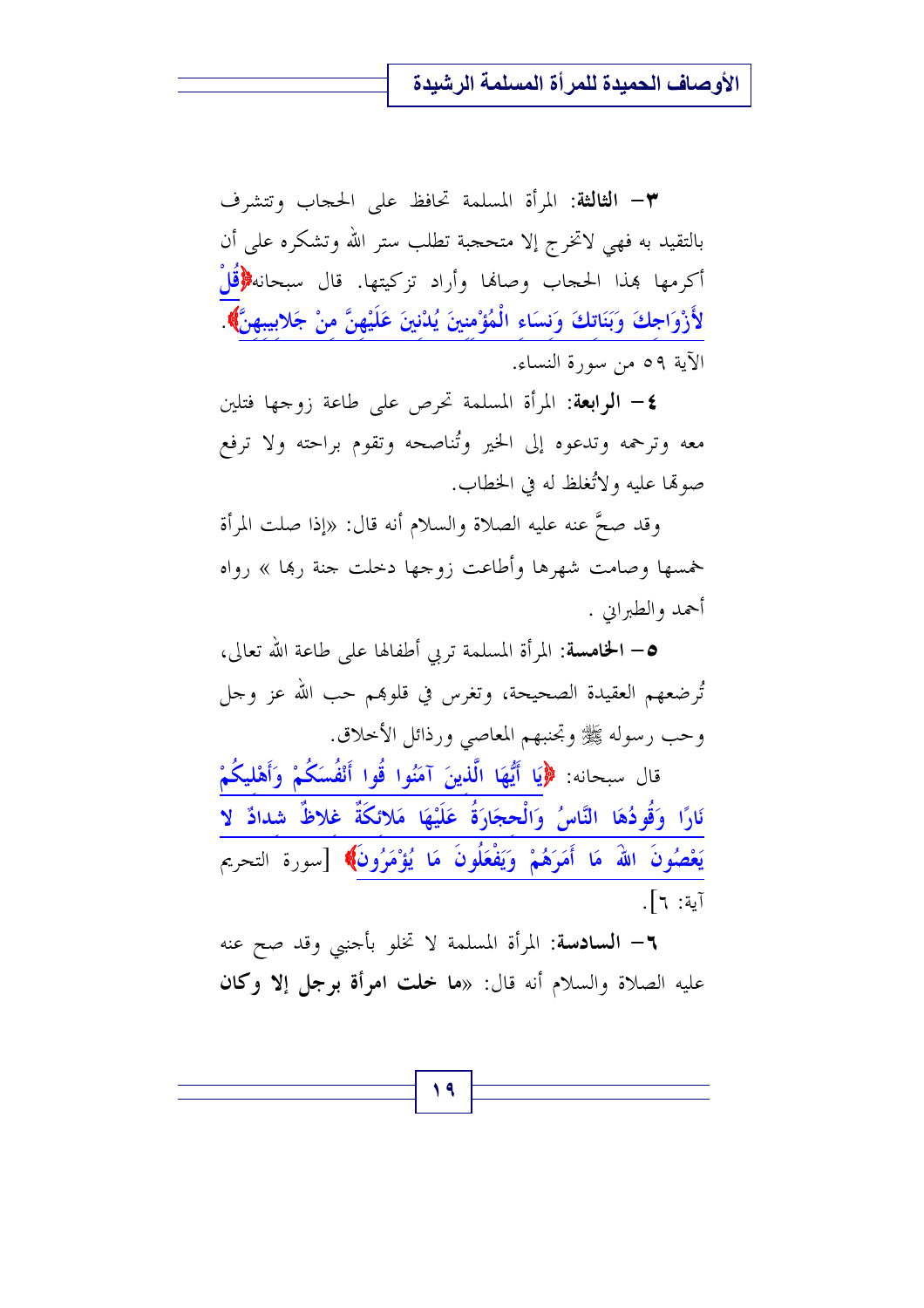ا**لشيطان ثالثُهما**»<sup>(١)</sup>. وهي لا تسافر إلا بمحرم ولا تجوب الأسواق والمحامع العامة إلا لضرورة، وهي متحجبة محتشمة متسترة.

V- السابعة: المرأة المسلمة لا تتشبه بالرجال فيما اختصوا به. وقد قال ﷺ : «**لعن الله المتشبهين من الرجال بالنساء** والمُتشبِّهات من النساء بالرجال». حديث صحيح. ولا تتشبه بالكافرات فيما انفردن به من أزياء وموضات وهيئات . وقد قال عليه الصلاة والسلام: «**من تشبه بقوم فهو منهم**». حديث صحيح (رواه أحمد في المسند وأبوداود في السنن وغيرهما).

٨– الثامنة: المرأة المسلمة داعية إلى الله عز وجل في صفوف النساء بالكلمة الطيبة بزيارة حاراتها بالاتصال بأحواقما بالهاتف بالكتيب الإسلامي بالشريط الإسلامي، وهي تعمل بما تقول وتحرص أن تنقذ نفسها وأحوالها من عذاب الله تعالى . صحَّ عنه عليه الصلاة والسلام أنه قال: «لأن يهدي الله بك رجلًا واحداً خير لك من حُمر النعم» , واه البحاري ومسلم.

**٩**- التاسعة: المرأة المسلمة تحفظ قلبها من الشبهات والشهوات وعينها من الحرام وأذلها من الغناء والخنا والفجور وجوارحها جميعاً من المخالفات، وتعلم أن هذا هو التقوى . وقد صحَّ عنه عليه الصلاة والسلام أنه قال : «ا**ستحيُوا من الله حق** الحياء ومن استحيا من الله حق الحياء حفظ الرأس وما وعي

(1) رواه أحمد والترمذي والحاكم وصححه.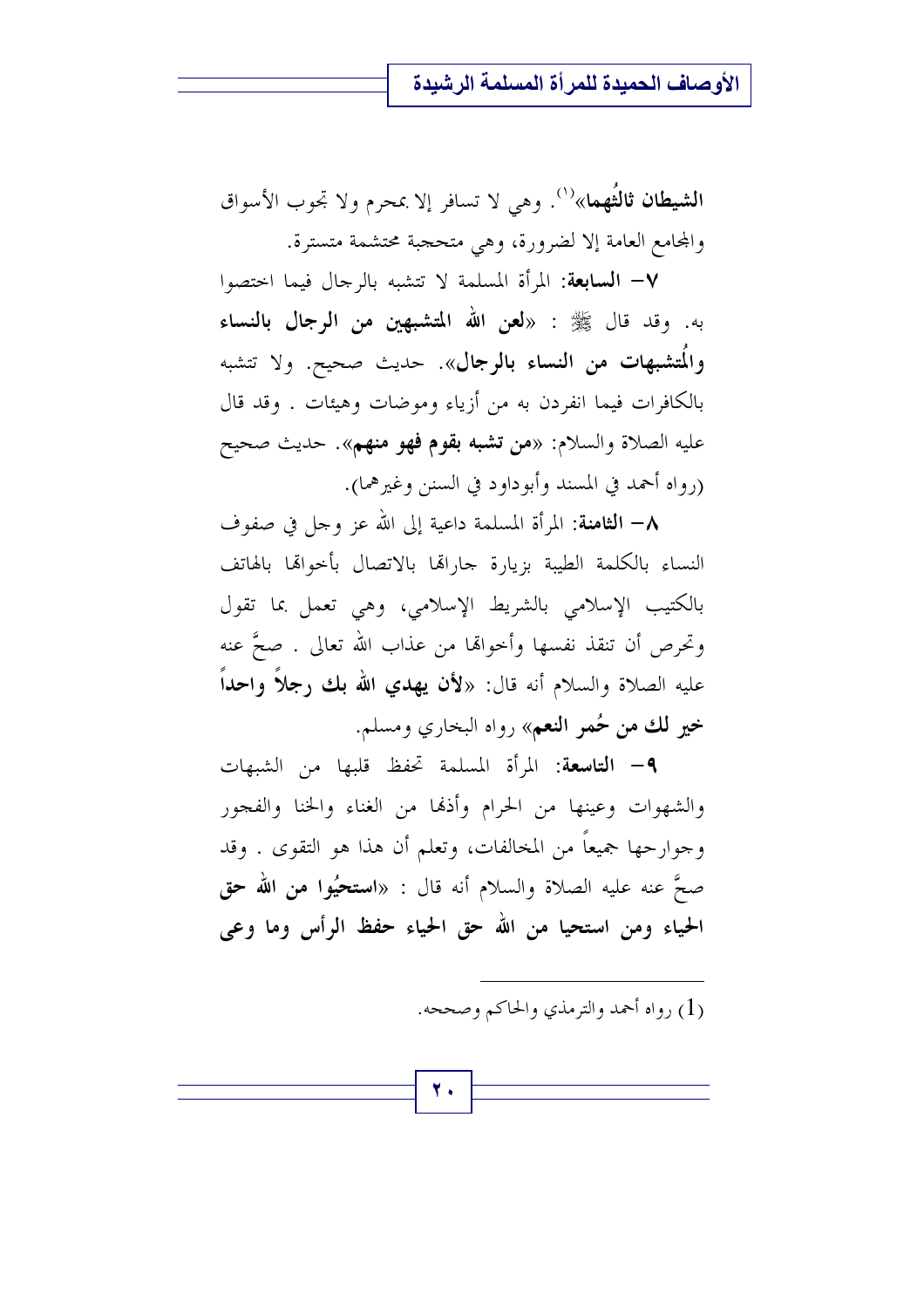والبطن وما حوى ومن تذكر الموت والبلى ترك زينة الحياة ا**لدني**ا» رواه أحمد والترمذي والحاكم وصححه.

• ١- العاشرة: المرأة المسلمة تحفظ وقتها من الضياع، وأيامها ولياليها من التمزق فلا تكون مغتابة نممَّامة سبَّابة ساهية قال سبحانه: ﴿وَذَرِ الَّذِينَ اتَّخَذُوا دِينَهُمْ لَعِبًا وَلَهْوًا وَغَرَّتْهُمُ الْحَيَاةُ اللُّنْيَا﴾.''' وقال تعالى عن قوم ضيعوا أعمارهم أفمم يقولون: (إِيَا حَسْرَتَنَا عَلَى مَا فَرَّطْنَا فِيهَا) (``)

اللهم اهد فتاة الإسلام لما تحبه وترضاه واعمر قلبها بالإيمان. وصلى الله وسلم على نبينا محمد.

> $\vee\cdot\,$ بسورة الانعام آية ۷۰ $(1)$ ۳۱ سورة الانعام آية ۳۱ $(2)$

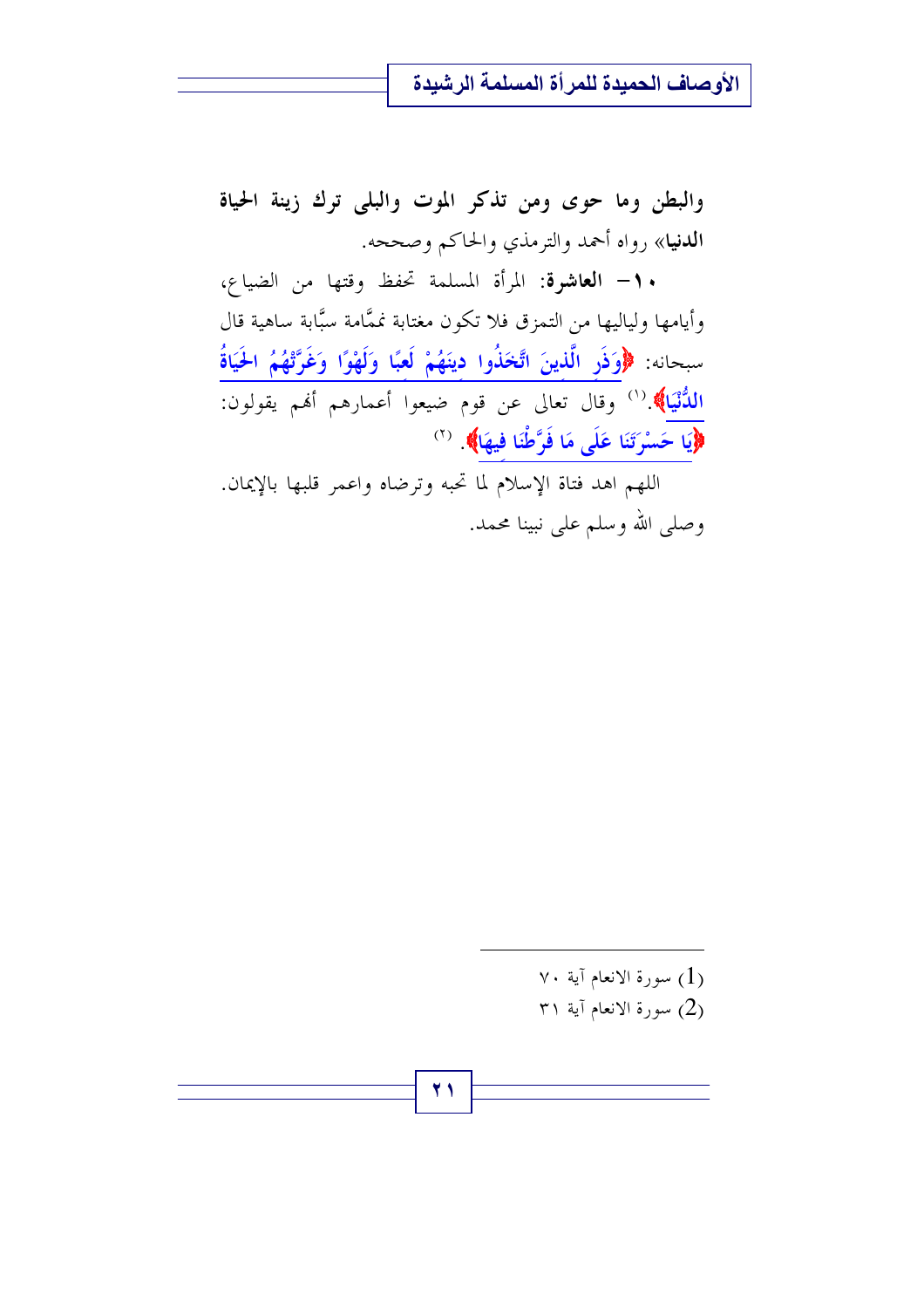## 0– خصائص المرأة المرأة تخالف الرجل في أحكام منها: ١– ألها تمنع من حلق شعر رأسها لنهي النبي ﷺ – عن ذلك

رواه النسائبي. ٢- ألها تزيد في أسباب البلوغ بالحيض والحمل.

٣– أنه يكره أذالها وإقامتها لألها منهية عن صولها لأنه يؤدي إلى الفتنة.

٤- أن بدنها كله عورة إلا وجهها وكفيها في الصلاة إذا لم يرها أجنبي.

ه- أن صولها عورة ولذا قال ﷺ : «التسبيح للرجال والتصفيق للنساء» متفق عليه.

٦- أَهَا لاترفع يديها حذاء أذنيها في الصلاة إذا أدى إلى إنكشاف ذراعيها.

٧- أَلَهَا لا تَجْهِر بِقِراءِهَا فِي الصِلاةِ الجهرِيةِ. ٨– ألها إذا ناهما شيء في صلالها صفقت ولا تسبح. ٩- ألها لاتصلح إماماً للرجال ولا يصح ذلك لأن شرط صحة الإمامة للرجال الذكورة.

١٠- أنه يجوز حضورها جماعة الصلاة في المسجد وصلاقما في البيت أفضل.

١١- أنه لا جمعة عليها.

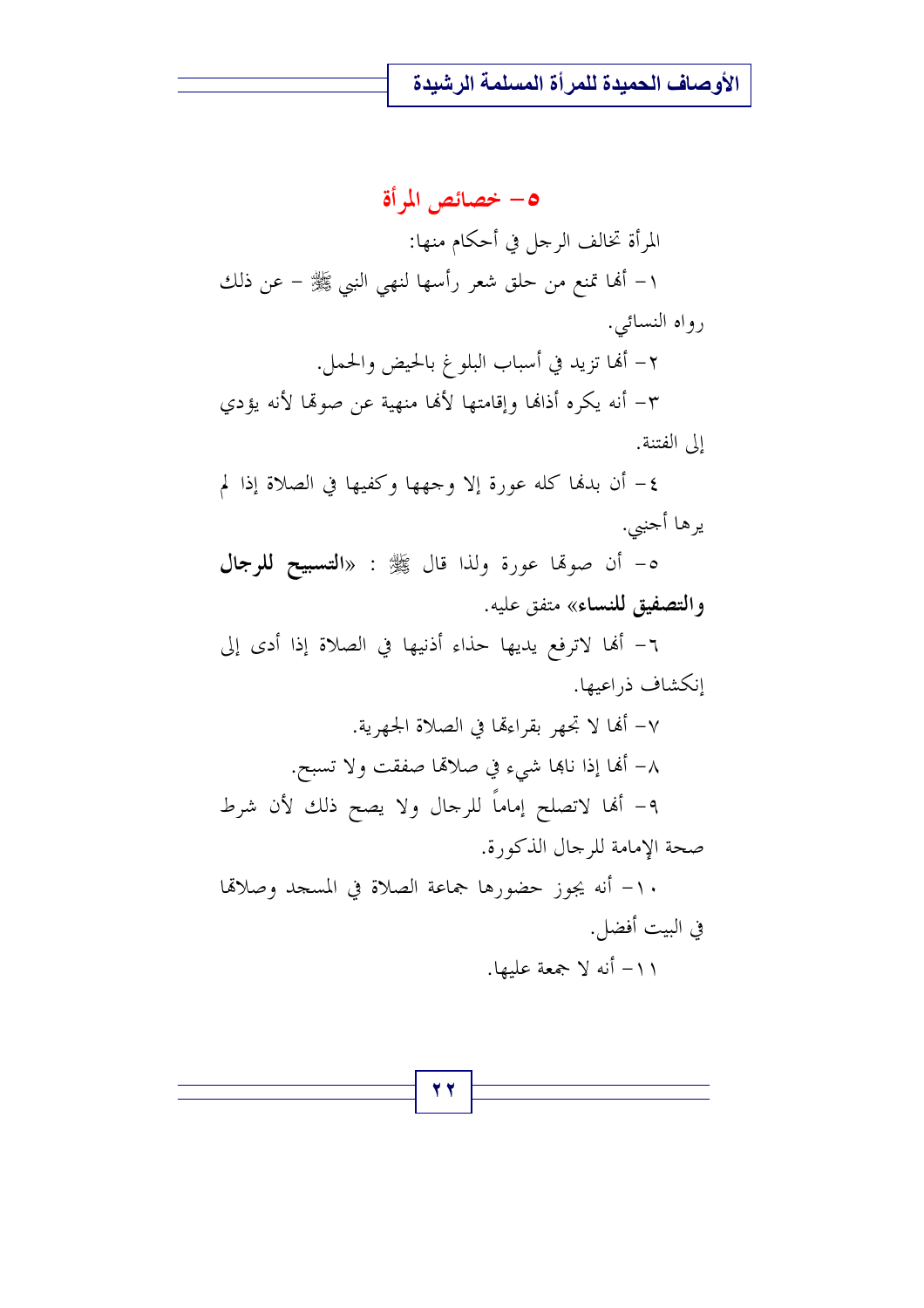١٢– ألها لاتسافر إلا مع زوج أو محرم ولا يجب الحج عليها إلا بأحدهما ولا تلبي حهراً ولا تنزع المخيط ولا ترمل بين الميلين الأخضرين ولا تحلق رأسها وإنما تقصره والتباعد في طوافها عن البيت أفضل.

ألها لاتخطب مطلقاً لا في جمعة ولا في غيرها إلا لجماعة النساة خداصة

١٤- ألها تلبس في إحرامها الخفين. ١٥- ألها تترك طواف الوداع لعذر الحيض وتؤخر طواف الإفاضة حيّ تطهر . ١٦ – ألها تكفن في خمسة أثواب إزار وخمار ورداء ولفافتين استحباباً. ١٧ — أنه لايشر ع لها اتبا ع الجنائز بل هي منهية عن ذلك. ١٨ – ألها لاتقبل شهادها في الحدود والقصاص . ١٩- أنه يباح لها خضاب يديها ورحليها بخلاف الرجل إلا لضرورة. ٢٠ – أَلها على النصف من الرجال في الإرث، والشهادة، والدية ، والعقيقة، والعتق.

٢١- ألها تقدم على الرجال في الحضانة. ٢٢– أَهْا تقدم على الرجال في النفر من مزدلفة إلى مني وفي الإنصراف من الصلاة.

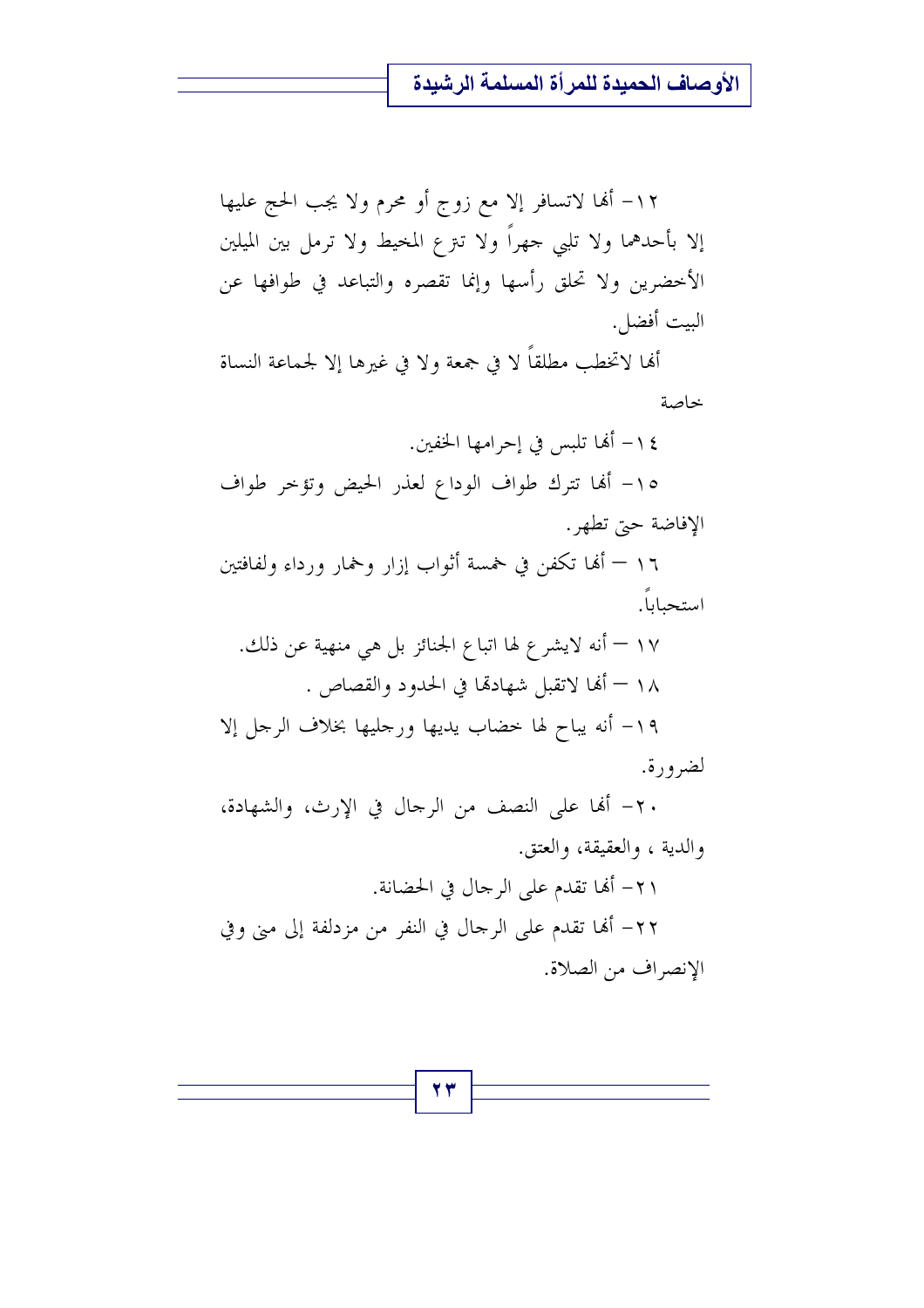٢٣- أَلَها تؤخر في جماعة الرجال في الصلاة فخير صفوف النساء آخرها. ٢٤- ألها تؤخر في احتماع الجنائز عند الإمام فتجعل عند القبلة والرحل عند الإمام. ٢٥- ألها لا تدخل مع العاقلة فلا شيء عليها من الدية بخلاف الرجل. ٢٦- ألها تحرم الخلوة بالأجنبية ويكره الكلام معها <sup>(١)</sup>. ٢٧– من خصائص المرأة جواز حلق لحيتها إذا نبتت بخلاف الرجل. والله سبحانه وتعالى أعلم.

(1) انظر حسن الأسوة بما ثبت عن الله ورسوله في النسوة (ص١٩٤– ٣٠٠) للشيخ صِّديق حسن حان البخاري من علماء الهند ١٢٤٨– 

2 2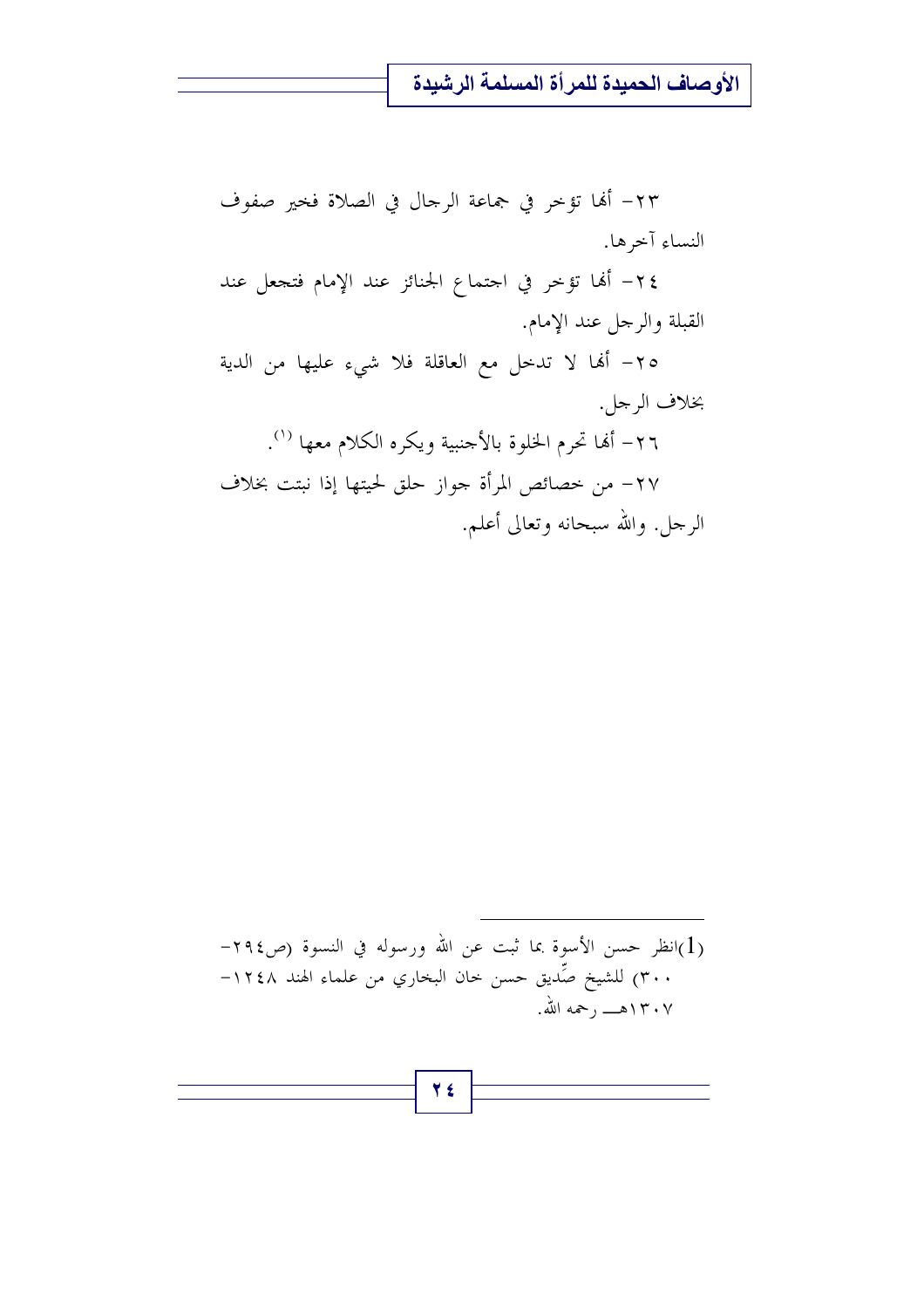| ٦-الأم مدرسة                |                                                                     |
|-----------------------------|---------------------------------------------------------------------|
|                             | الأم مدرســـــــــة إذا أعــــــــددقما للمحدت شعباً طيب الأعراق    |
|                             | الأم روض إن تعهــــده الحيــــاء ﴿ بِـــالري أورق أيمـــا إيــــراق |
|                             | الأم أســـــتاذ الأســــــاتذة الأُلى ﴿ شغلت مآثرهم مدى الآفاق      |
| «خير النساء»                |                                                                     |
|                             | وخير النساء من سرت الزوج منظرا مومسن حفظته في مغيسب                 |
|                             | قصيرة ألفاظ قسصيرة بيتها قصيرة طرف العين عن كسل                     |
|                             | عليك بذات الدين تظفر بسالمنى الولود الأصل ذات التعبسد               |
| «المرأة الصالحة»            |                                                                     |
| كسلا ولا بمفساخر الآبساء    | ليس الفتاة بمالها وجمالها                                           |
|                             | لكنسها بعفافها وبطهرهسا وصلاحها للزوج والأبنساء                     |
|                             | وقيامها بسشئون متزلها وأن ترعاك في السراء والسضراء                  |
| الفتيات تحت القبة الخسضراء  | ياليت شعري أين توجد هـــــذه                                        |
| «أوصاف المرأة المحمودة»     |                                                                     |
| جلوقما لأولي الأبصار مختصرا | صفات من يـــستحب الـــشرع                                           |
| ولو تكون حوت في حسنها       | حسيبة ذات دين زاهًا أدب                                             |
| هذى الصفات التي اجلو لمن    | غريبة لم تكن من أهل خاطبها                                          |
| أحاط علما هِا من في العلوم  | ها أحاديث جاءت ثابتة                                                |

 $\mathbf{y}$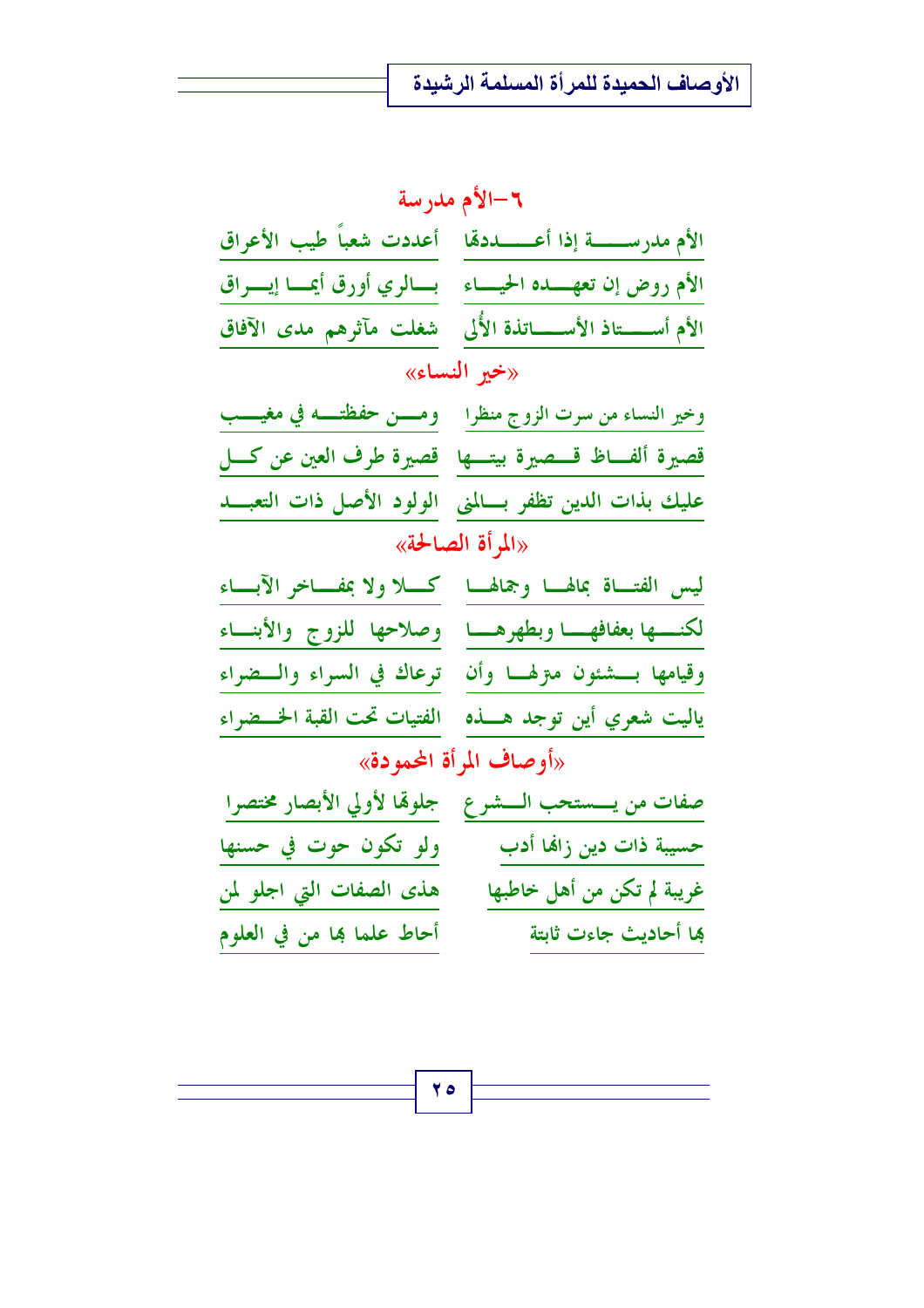V– قاعدة أحكام النساء على النصف من أحكام الرجال في مواضع ١- الميراث قال تعالى: ﴿يُوصِيكُمُ اللَّهُ في أَوْلادكُمْ للذَّكَر مثْلُ حَظٌّ الأُنْثَيَيْنِ﴾الآية سورة النساء آية: ١١.

٢ – الدية فدية المرأة الحرة المسلمة نصف دية الرجل الحر المسلم قال ابن المنذر وابن عبدالبر: أجمع أهل العلم على أن دية المرأة نصف دية الرجل.<sup>(١)</sup>

٣- العقيقة وهي الذبيحة عن المولود عن الغلام شاتان وعن البنت شاة عن عائشة رضي الله عنها أن النبي ﷺ: «أ**مرهم أن يعق** عن الغلام شاتان مكافئتان وعن الجارية شاة» رواه الترمذي وصححه والمراد التكافؤ في السن مما يجزئ في الأضحية.

٤- الشهادة قال الله تعالى: ﴿وَاسْتَشْهِلُوا شَهِيدَيْنِ مِنْ رجَالكُمْ فَإِنْ لَمْ يَكُونَا رَجُلَيْنِ فَرَجُلٌ وَامْرَأَتَانِ ممَّنْ تَرْضَوْنَ منَ الشُّهَدَاء أَنْ تَضلَّ إحْدَاهُمَا فَتُذَكِّرَ إحْدَاهُمَا الأُخْرَى﴾الآية ٢٨٢ من سورة البقرة.

٥- العتق وهو تحرير الرقبة المعلوكة وتخليصها من الرق عن أبي هريرة ﷺ، قال قال رسول الله ﷺ «أ**يما امرئ مسلم أعتق امر**ءاً مسلماً استنقذ الله بكل عضو منه عضواً منه من النار» متفق عليه وللترمذي وصححه عن أبي أمامة ﷺ «و**أيما امرئ مسلم اعتق** امر أتين مسلمتين كانتا فكاكه من النار» فيعدل عتق امرأتين بعتق

(1) المغنى والشرح الكبير ج١٠ص١٣١

$$
\mathbf{r} \mathbf{r}
$$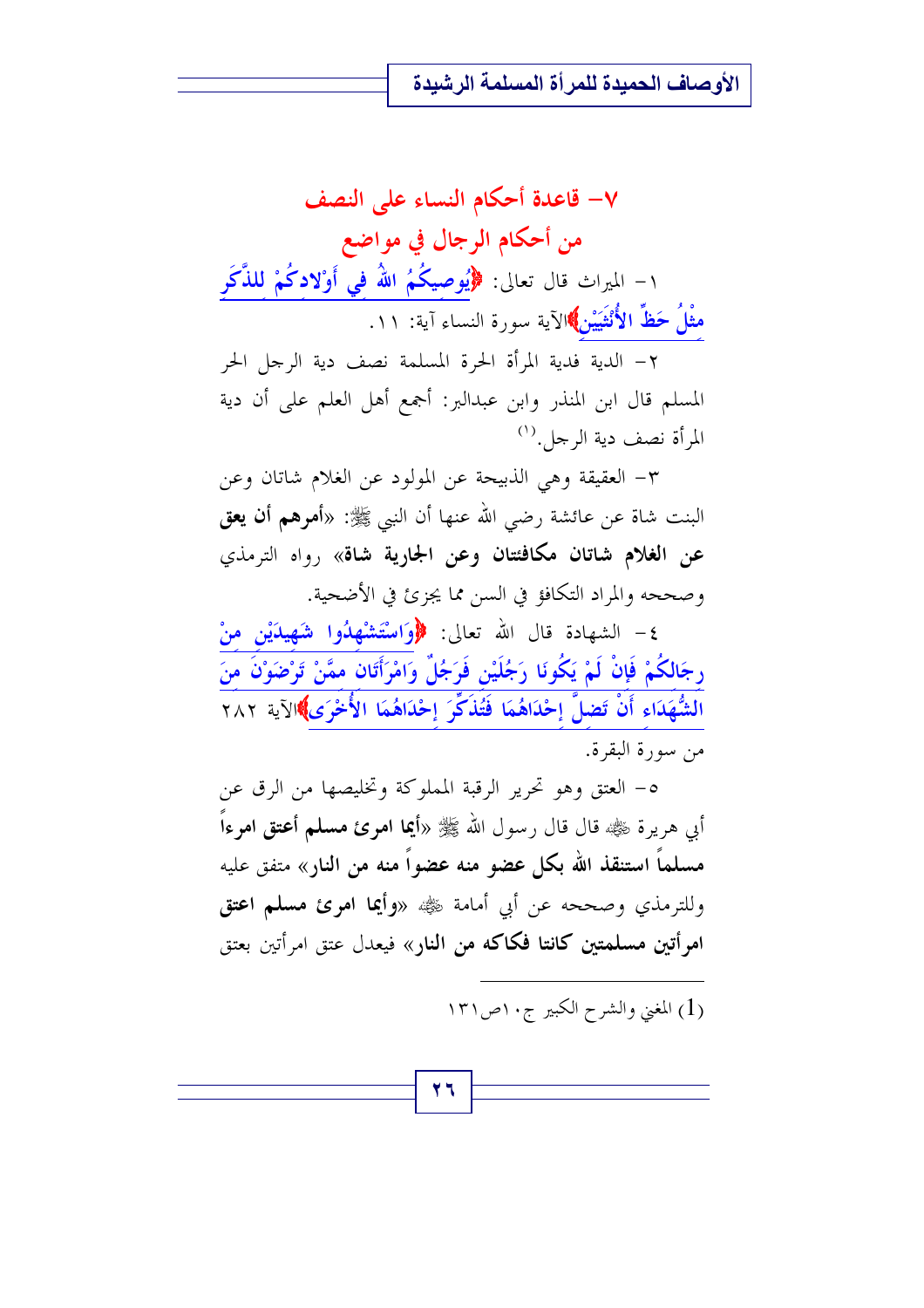رجل في الفكاك من النار كما دل عليه الحديث. ٦– عطية الأولاد في الحياة فإن المشروع أن يكون على سبيل الميراث للذكر مثل حظ الأنثيين.

٧- الصلاة فإن المرأة تسقط عنها الصلاة أيام الحيض وأكثر مدة الحيض عند بعض العلماء خمسة عشر يوماً وهي نصف الشهر،والصحيح أنه لاحد لأقل الحيض ولا أكثره كما اختاره شيخ الإسلام ابن تيمية وجمع من العلماء.'' والله أعلم وصلى الله على محمد وعلى آله وسلم تسليماً كثيراً.

(1)انظر القواعد لابن رحب (ص٣٢٢) القاعدة ١٤٨

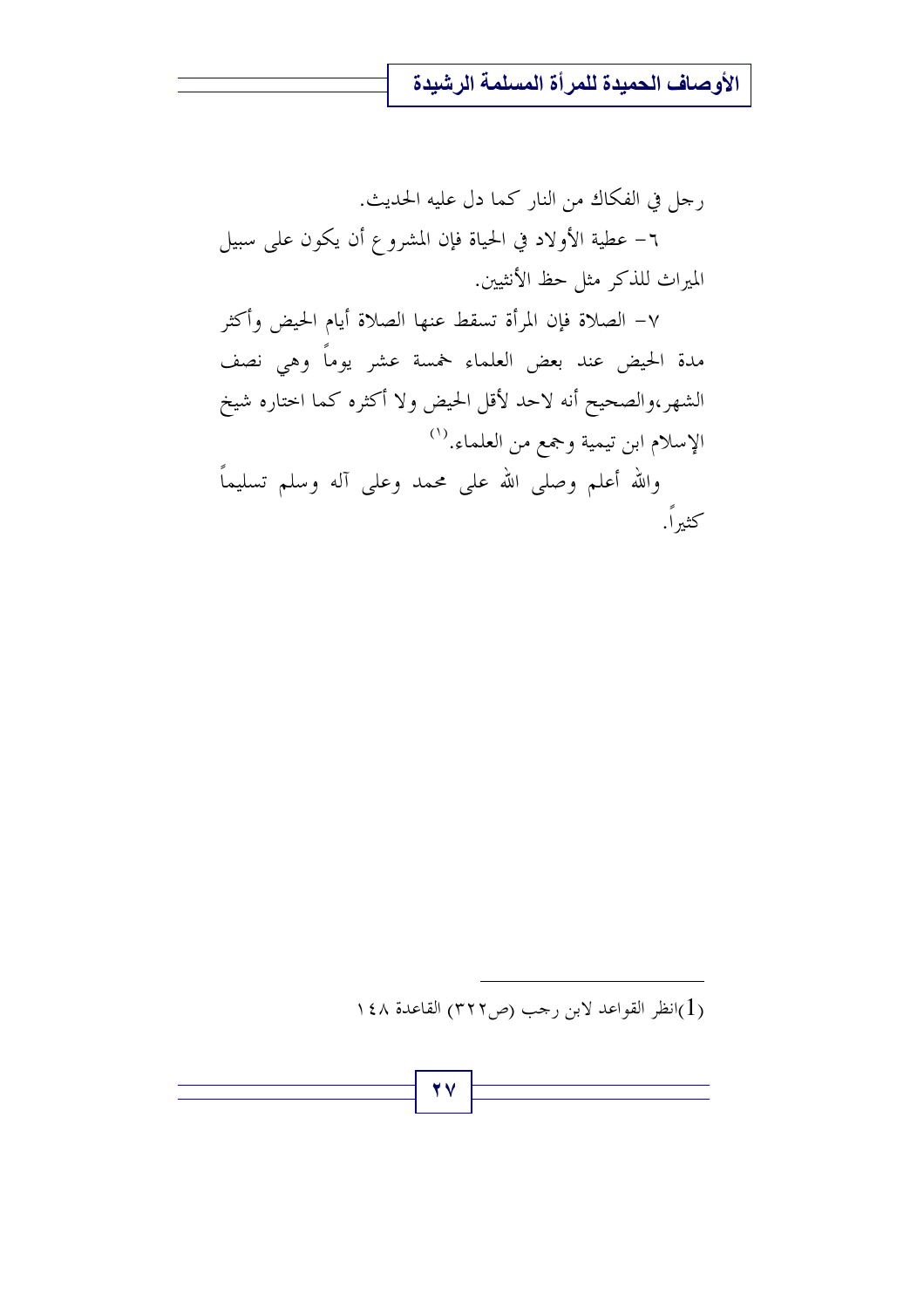\n**۸** – **من خانفات النساء**  
\n**۱** – تراك الصلات من أحد الزوجين.  
\n**۲** – سفر المرأة بلون عرم .  
\n**۲** – التحرج من الإحرام إذا كان عليها 
$$
\dot{m}_{2}
$$
، من النهب  
\n**۵** – التحرج من الإحرام إذا كان عليها  $\dot{m}_{2}$ ، من النهب  
\n**۲** – لباس العميرة الثياب القصيرة.  
\n**۲** – لبس اللابس العملاته باقفازين.  
\n**۸** – لبس اللابس الفيقة.  
\n**۹** – جمع النئع وق الراًس.  
\n**۹** – عدم جوار عقد النكاح في وقت العادة أي اعتفاد  
\n**ذك**.  
\n**۱** - عدم جوار عقد النكاح في وقت العادة أي اعتفاد  
\n**ذك**.

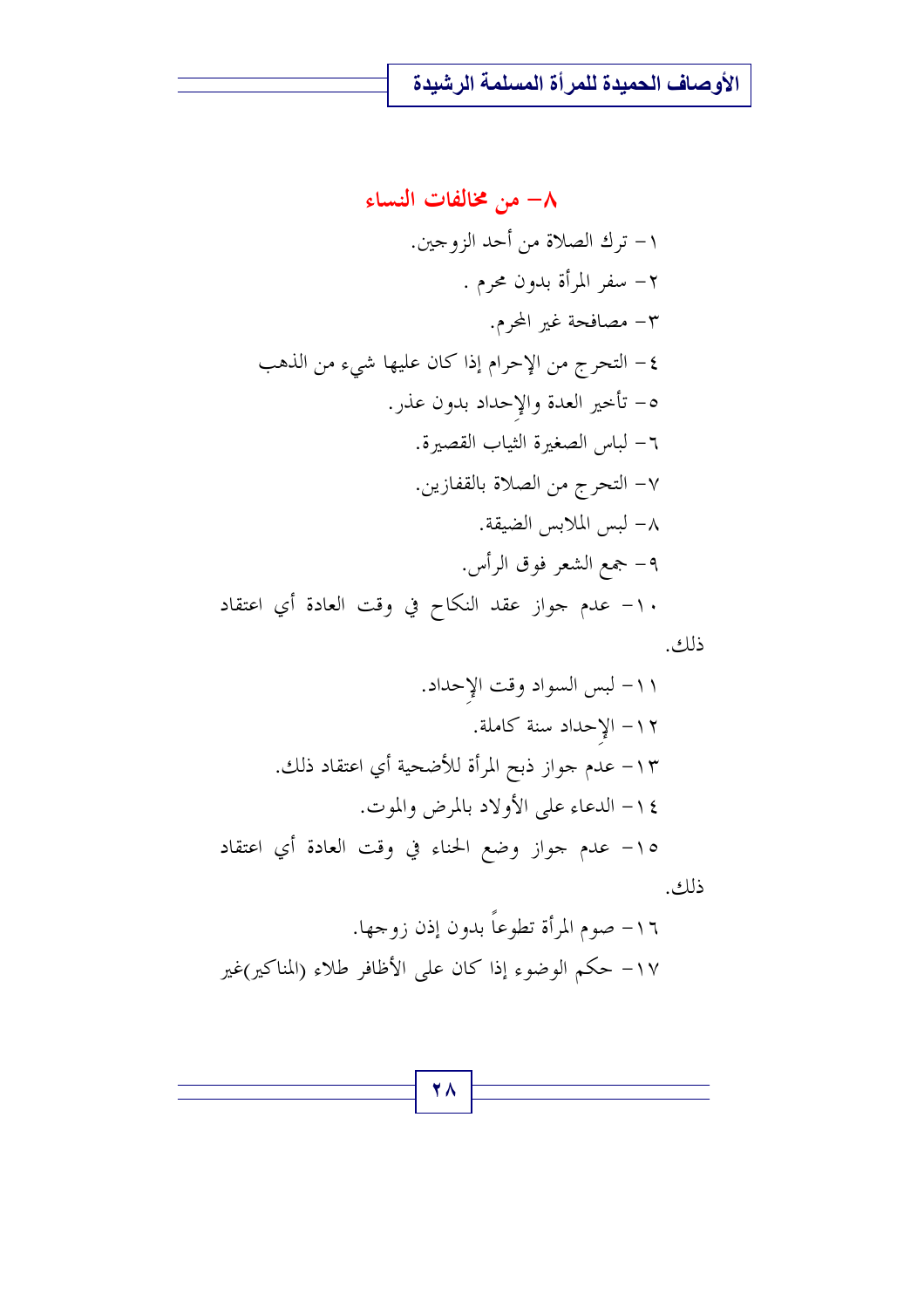$\mathbf{Y}$  ٩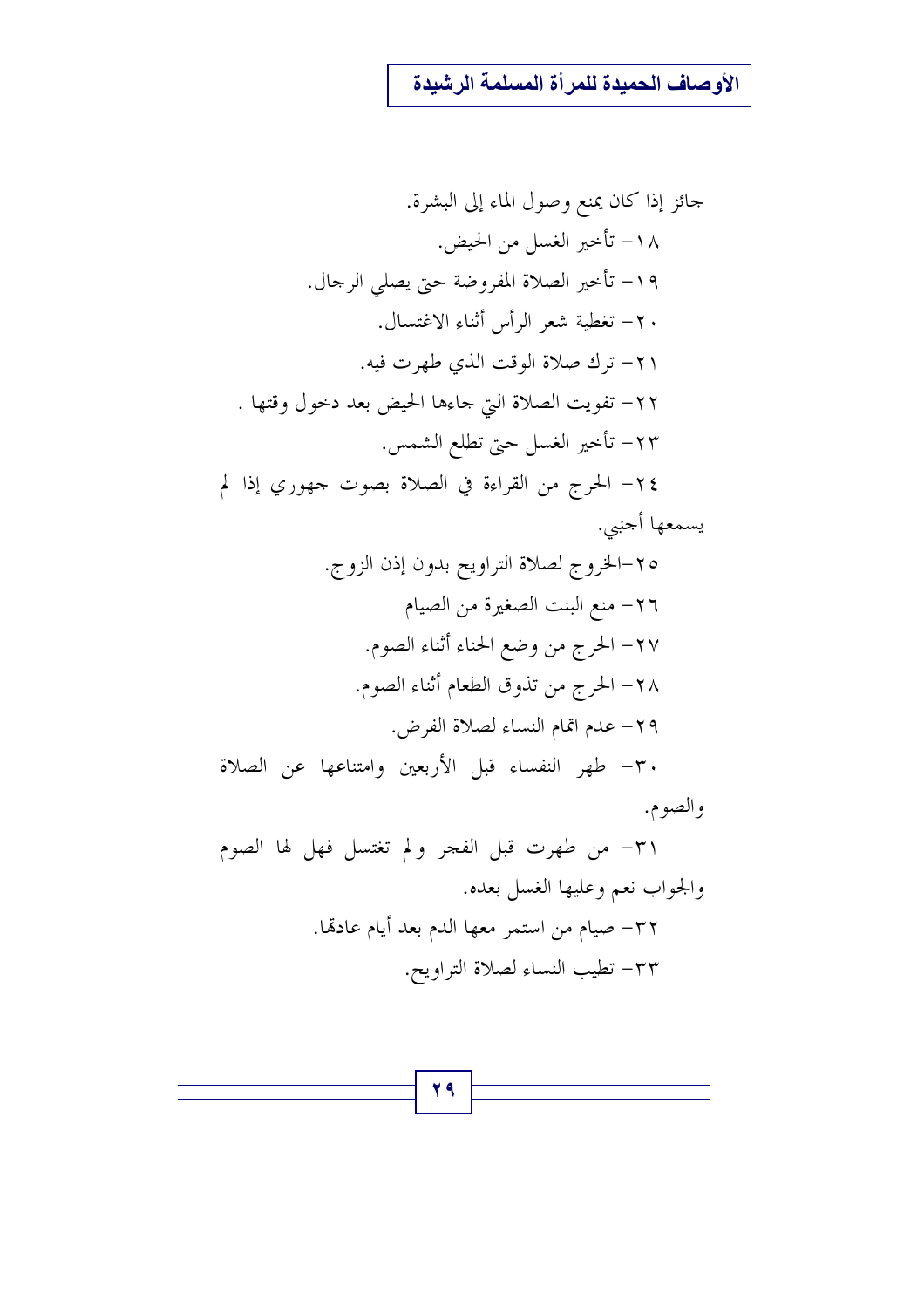عن رسالة (مخالفات النساء)للشيخ عبدالعزيز بن محمد السدحان وفقه  $(1)$ الله وهذه عناوين الرسالة وأحيل القارئ بشرحها إلى أصلها.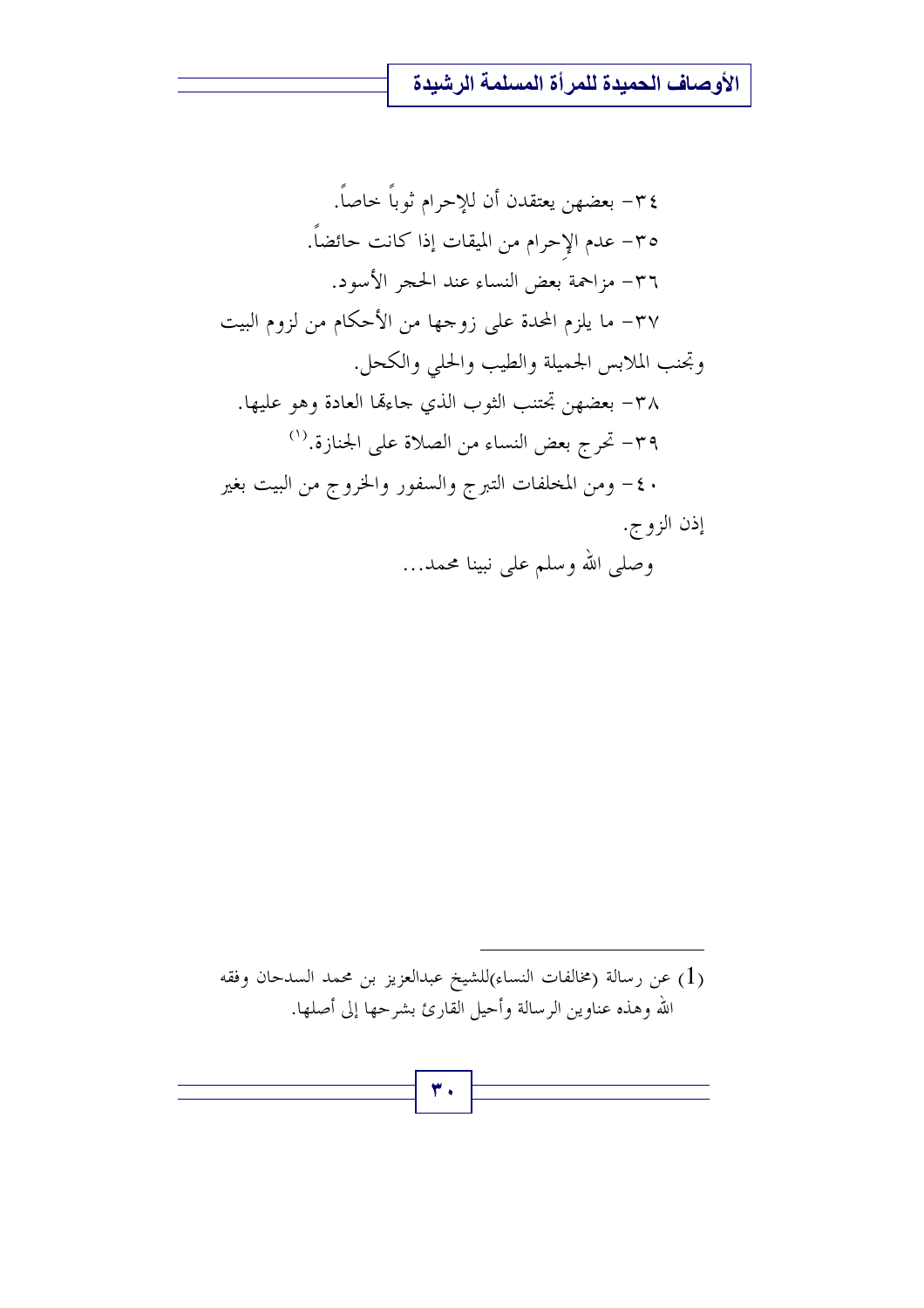مراجع البحث ١– المغنى والشرح الكبير لابن قدامة. ٢- القواعد للشيخ عبدالرحمن بن رجب. ٣- حسن الأسوة بما ثبت عن الله ورسوله في النسوة.'') ٤ – ثلاثون درساً للصائمين للشيخ عائض بن عبدالله القربي. ٥- نصائح دينية تأليف دخيل بن مفرج الحجيلي. ٦ – الأبيات الجامعة للمسائل النافعة للمؤلف. ٧- من مخلفات النساء للشيخ عبدالعزيز بن محمد السدحان. ٨– الزوجة الصالحة في الكتاب والسنة للشيخ عبدالله بن يوسف الجديع.

(1) للشيخ صديق بن حسن حان.